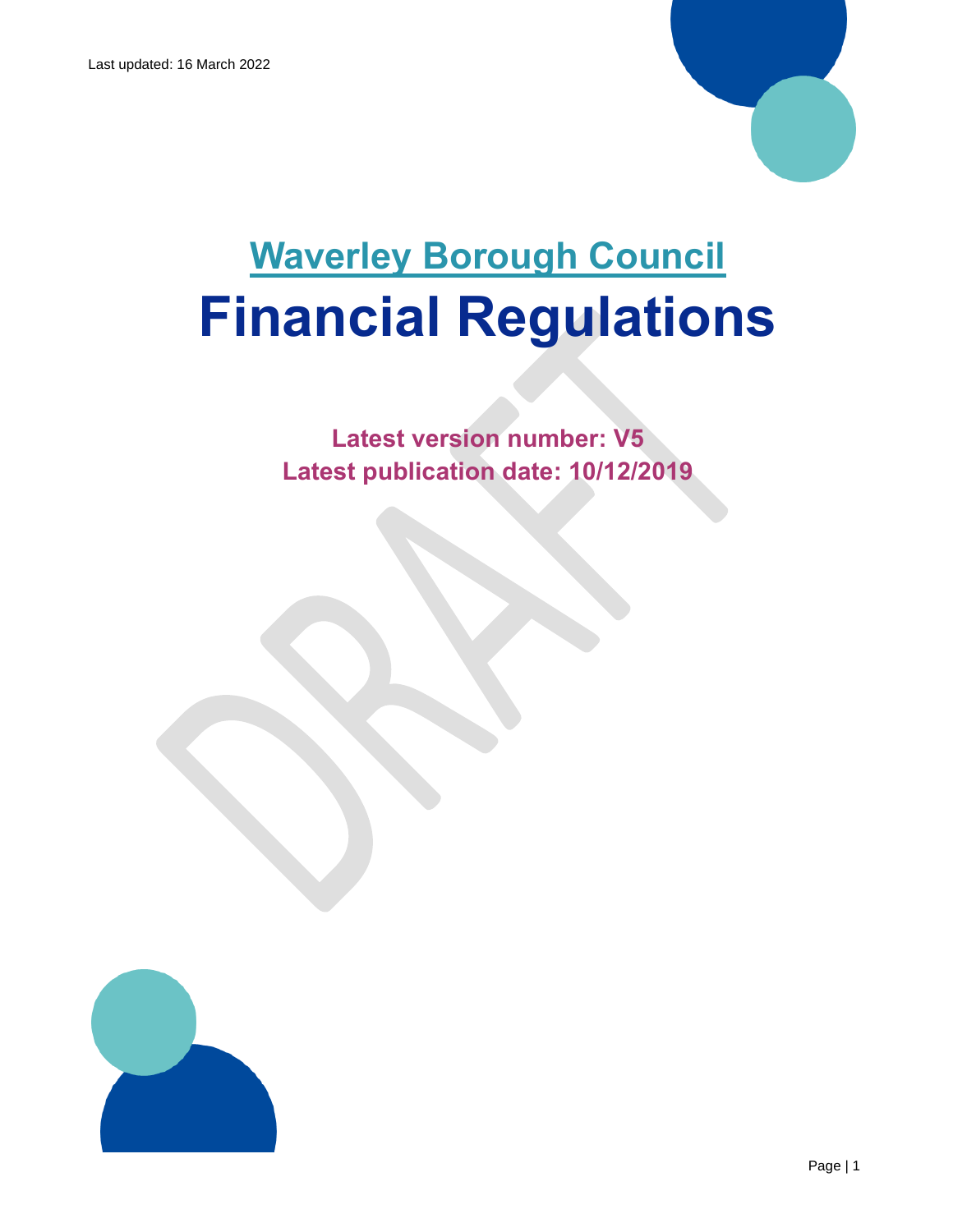# <span id="page-1-0"></span>**Document Information & Governance**

# **Approval & Publication:**

| <b>Approving</b><br><b>Body</b>     | <b>Approval</b><br>route<br>requirement                                    | <b>Publication</b><br><b>Type</b> | <b>Publication</b><br>requirement                                             | <b>Review</b><br>frequency | <b>Document</b><br>owner                | <b>Next</b><br><b>Review</b><br><b>Date</b> |
|-------------------------------------|----------------------------------------------------------------------------|-----------------------------------|-------------------------------------------------------------------------------|----------------------------|-----------------------------------------|---------------------------------------------|
| Audit<br>Committee                  |                                                                            | External                          |                                                                               | Annual                     | Financial<br><b>Services</b><br>Manager | March<br>2023                               |
| Management<br><b>Board</b>          | There are no<br>legal or<br>constitutional<br>requirements<br>for approval | Internal                          | There are no<br>legal or<br>constitutional<br>requirements<br>for publication | Annual                     | Financial<br><b>Services</b><br>Manager | March<br>2023                               |
| <b>Version Control Information:</b> |                                                                            |                                   |                                                                               |                            |                                         |                                             |

# **Version Control Information:**

| <b>Version</b> | <b>Version Status</b><br>(Draft, Approved<br>/Published<br><b>Internally or</b><br><b>Externally)</b> | <b>Date</b> | <b>Version Comment</b>    | <b>Version</b><br><b>Author</b> |
|----------------|-------------------------------------------------------------------------------------------------------|-------------|---------------------------|---------------------------------|
| V1             | Published                                                                                             | 21/10/17    | <b>Full Annual Review</b> |                                 |
| V <sub>2</sub> | <b>Published</b>                                                                                      | 10/11/17    | <b>Full Annual review</b> |                                 |
| V <sub>3</sub> | Published                                                                                             | 16/10/18    | <b>Full Annual review</b> |                                 |
| V <sub>4</sub> | Published                                                                                             | 19/03/19    | <b>Full Annual review</b> |                                 |
| V <sub>5</sub> | Published                                                                                             | 10/12/19    | <b>Full Annual review</b> |                                 |
| V5.1           | Draft                                                                                                 | Feb 2022    | <b>Full Annual review</b> |                                 |

# **Impact Assessments and Consideration:**

| <b>Impact Assessment</b><br><b>Type</b> | <b>Required /</b><br><b>Not</b><br><b>Required</b> | <b>Date</b><br><b>Completed</b> | <b>Impact Assessments and</b><br><b>Considerations Comment</b> | <b>Assessment</b><br>Owner |
|-----------------------------------------|----------------------------------------------------|---------------------------------|----------------------------------------------------------------|----------------------------|
| <b>Equality Impact</b>                  | <b>Not Required</b>                                |                                 |                                                                |                            |
| Assessment                              |                                                    |                                 |                                                                |                            |
| Data Protection                         | Not Required                                       |                                 |                                                                |                            |
| <b>Impact Assessment</b>                |                                                    |                                 |                                                                |                            |
| Climate Change                          | Not Required                                       |                                 |                                                                |                            |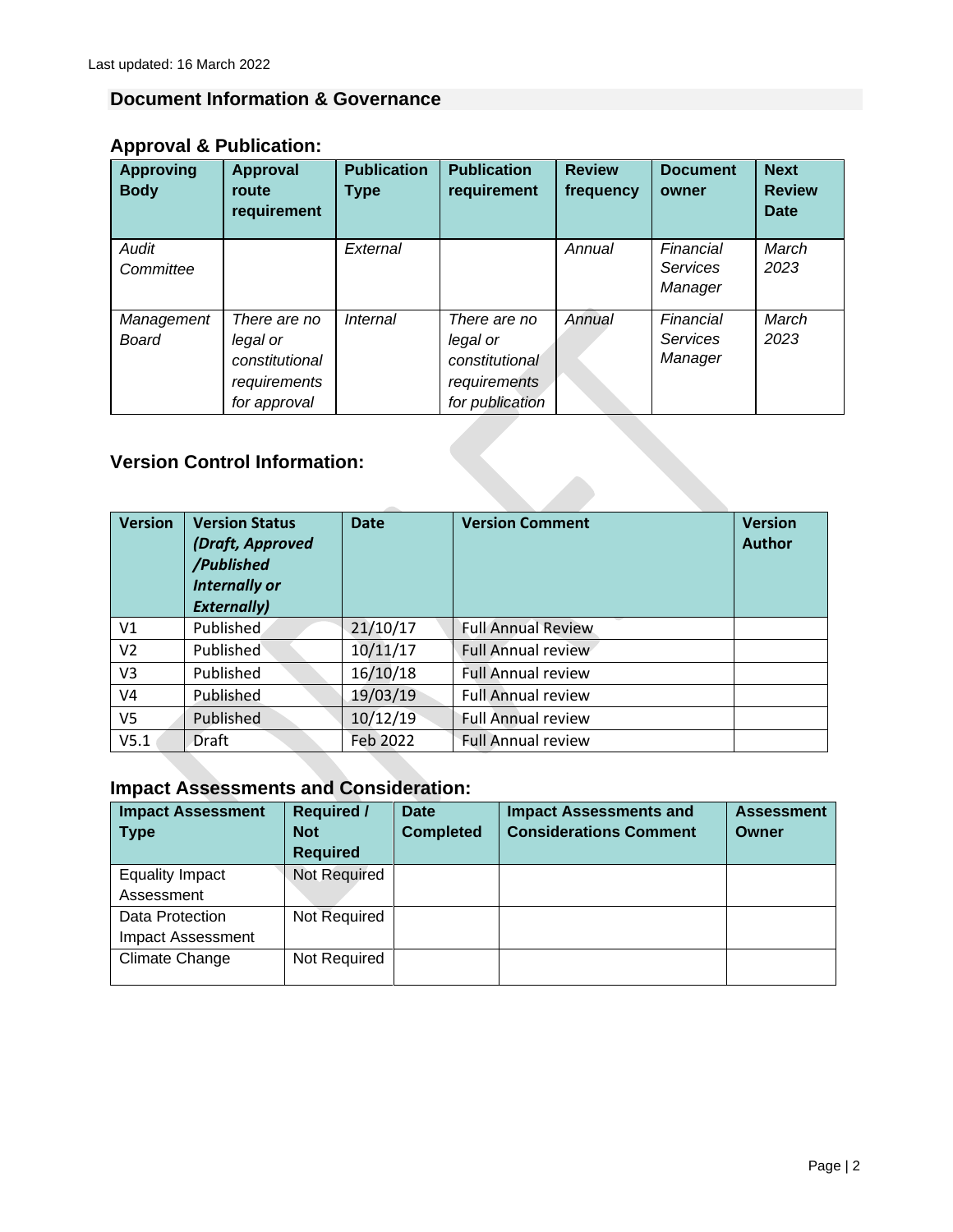| <b>Contents</b> |                                                                                 |  |
|-----------------|---------------------------------------------------------------------------------|--|
|                 |                                                                                 |  |
|                 |                                                                                 |  |
| 1 <sub>1</sub>  |                                                                                 |  |
| 2.              |                                                                                 |  |
|                 |                                                                                 |  |
|                 |                                                                                 |  |
|                 |                                                                                 |  |
|                 |                                                                                 |  |
|                 |                                                                                 |  |
|                 |                                                                                 |  |
|                 |                                                                                 |  |
|                 |                                                                                 |  |
|                 |                                                                                 |  |
|                 |                                                                                 |  |
|                 |                                                                                 |  |
|                 |                                                                                 |  |
|                 |                                                                                 |  |
| 4.              | Purchase orders, goods receipting and payment of invoices 16                    |  |
| 5.              | Payment of salaries, wages, pensions, travelling and subsistence allowances and |  |
|                 |                                                                                 |  |
|                 |                                                                                 |  |
|                 | 6. Collection of income including External Funding and writing off of debts  21 |  |
|                 |                                                                                 |  |
|                 |                                                                                 |  |
|                 |                                                                                 |  |
|                 |                                                                                 |  |
|                 |                                                                                 |  |
|                 |                                                                                 |  |
| 8.              |                                                                                 |  |
|                 |                                                                                 |  |
| 9.              |                                                                                 |  |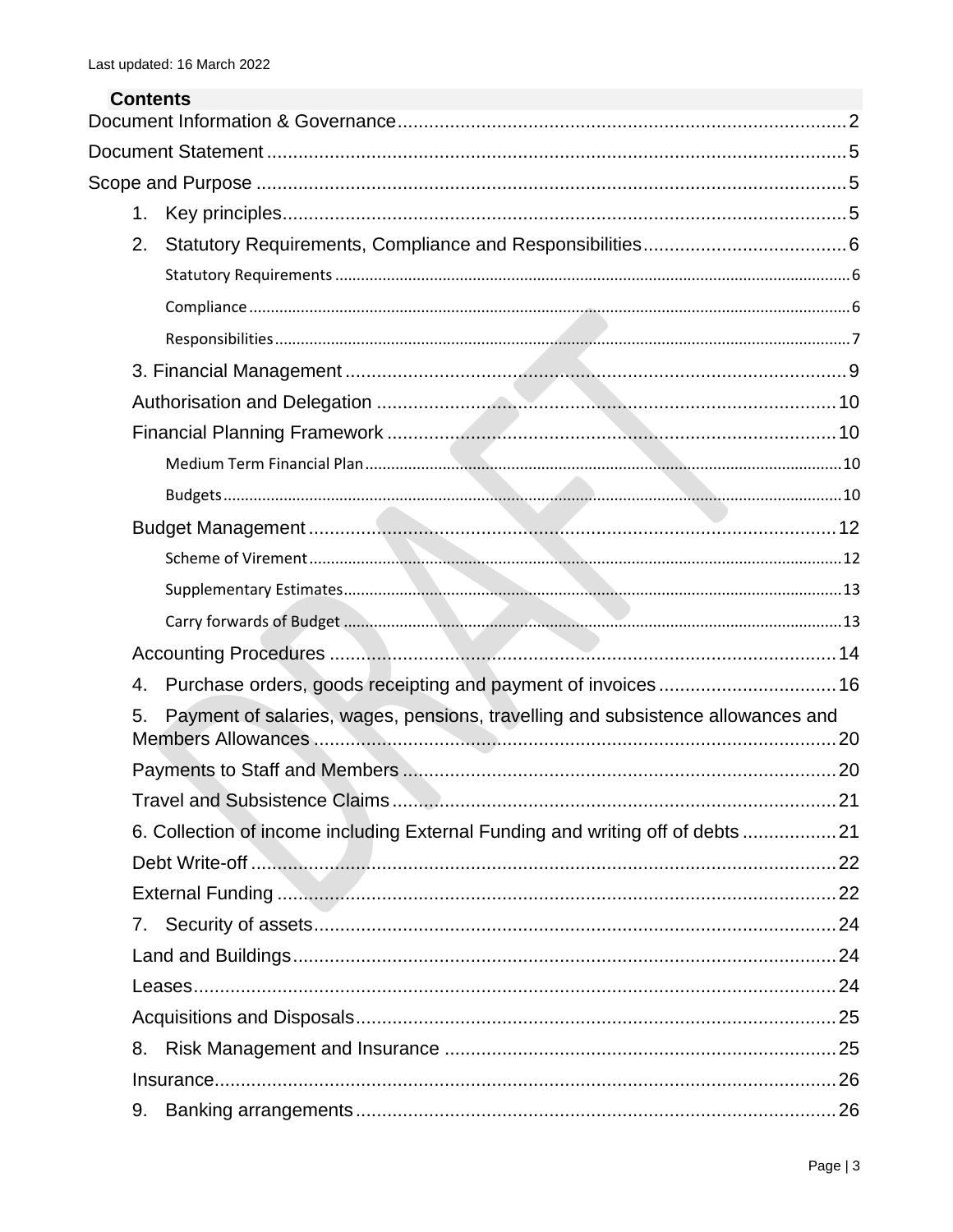| 10. Treasury Management (Investments, borrowing and trust funds) 27 |  |
|---------------------------------------------------------------------|--|
|                                                                     |  |
|                                                                     |  |
|                                                                     |  |
|                                                                     |  |
|                                                                     |  |
|                                                                     |  |
|                                                                     |  |
|                                                                     |  |
|                                                                     |  |
|                                                                     |  |
|                                                                     |  |
|                                                                     |  |
|                                                                     |  |
|                                                                     |  |
|                                                                     |  |
|                                                                     |  |
|                                                                     |  |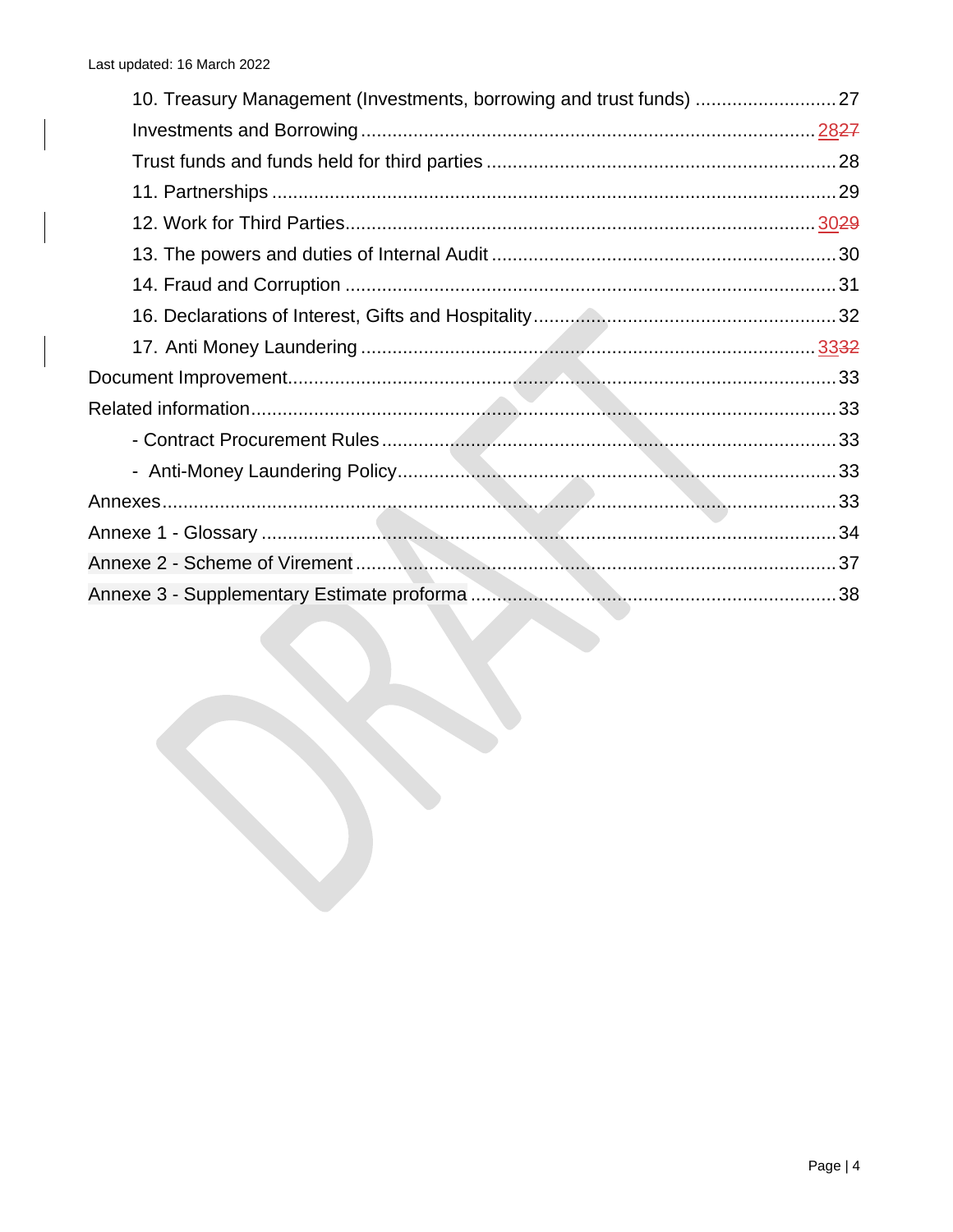#### <span id="page-4-0"></span>**Document Statement**

These Financial Regulations set out the financial policies and a framework of financial management and accountability for the proper administration of Waverley Borough Council's (the Council's) financial affairs. Each of the financial regulations sets out the overarching financial responsibilities of officers. They link with other internal regulatory documents forming part of the Council's Constitution, for example the Scheme of Delegation and Contract Procurement Rules. They also ensure robust procedures are in place to provide the necessary assurance to the Council about the adequacy of the finance and governance arrangements underpinning the Annual Governance Statement. Financial Regulations apply to everyone involved in financial transactions and managing resources for the Council and any organisation over which the Council performs a role of stewardship.

#### <span id="page-4-1"></span>**Scope and Purpose**

#### <span id="page-4-2"></span>**1. Key principles**

- The Financial Regulations are approved by Full Council.
- The Financial Regulations comply with all extant laws and statutes.
- All financial business conducted is lawful within the powers of a local authority.
- Rules and procedures should be proportionate and not unnecessarily bureaucratic.
- Due diligence is exercised in all financial transactions.
- Financial Regulations enable the Council to conduct business efficiently.
- Financial governance is always considered.
- All expenditure shall be within an identified budget, there is no authority to spend without or beyond an approved budget.
- Value for Money is considered in all transactions undertaken.
- Only goods, works and services legitimately required by the Council are purchased.
- All income due shall be collected, recorded, held securely and banked promptly.
- All expenditure is properly recorded and accounted for correctly.
- Economical, efficient and effective use of resources.
- Assets are safeguarded.
- Authorisation processes protect against self-certification.
- Officers shall not enter into any credit arrangements, such as leasing agreements, without the prior approval of the Section 151 officer.
- Officers cannot commit the Council to on-going contracts without budget approval.
- Investment/divestment is appropriately scrutinised and supported by a business case.
- Financial records will be kept in accordance with the Council's prevailing documents retention policy.
- Risk management procedures and controls are in place.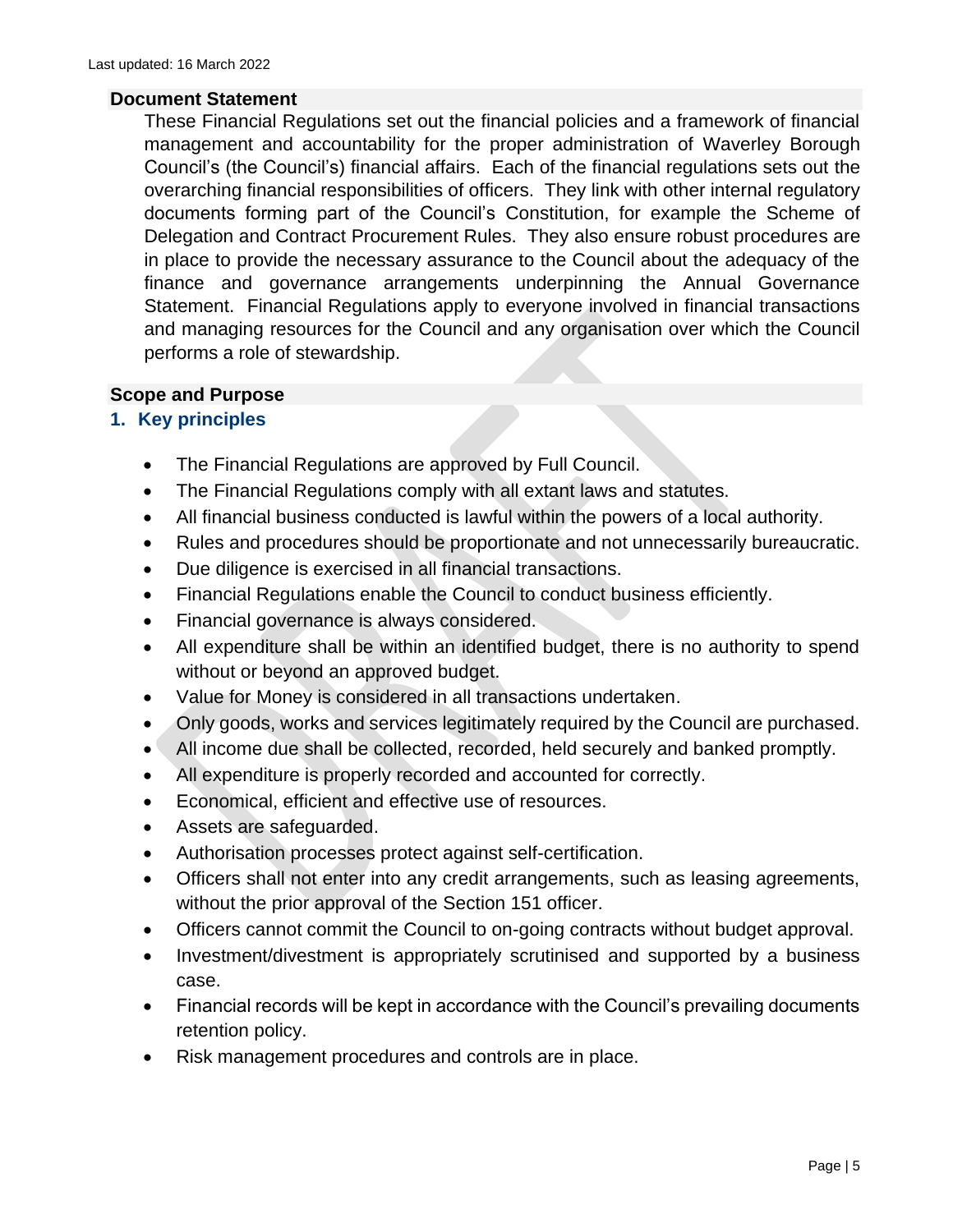## <span id="page-5-0"></span>**2. Statutory Requirements, Compliance and Responsibilities**

#### <span id="page-5-1"></span>Statutory Requirements

#### *Section 151 Local Government Act 1972*

2.1 Section 151 of the Local Government Act 1972 requires that the Council makes arrangements for the proper administration of its financial affairs. Financial regulations are the means by which the Council meets this requirement by setting out a clear regulatory and accountability framework for the use of its resources.

#### 2.2 The Deputy S151 Officer has full authority to act as the S151 Officer for all aspects of the Financial Regulations.

#### *Section 114 Local Government Act 1988*

- 2.3 Section 114 Local Government Finance Act 1988 requires the Section 151 Officer to report to Full Council and external audit if the Council or one of its officers:
	- has made or is about to make a decision which involves the Council incurring expenditure which is unlawful;
	- has taken or is about to take unlawful action which has resulted or would result in a loss or deficiency to the Council; or
	- is about to make an unlawful entry in the Council's accounts.
- 2.4 Section 114 of the 1988 Act also requires:
	- the Section 151 Officer to nominate a properly qualified member of staff to deputise should he or she be unable to perform the duties under section 114 personally; and
	- the authority to provide the Section 151 Officer with sufficient staff, accommodation and other resources – including legal advice where this is necessary – to carry out the duties under section 114.

#### <span id="page-5-2"></span>**Compliance**

- 2.5 Financial Regulations apply to everyone involved in financial transactions and managing resources for the Council and any organisation over which the Council performs a role of stewardship. The purpose of these Financial Regulations is to ensure transparency and protection of the Council's resources and individual officers.
- 2.6 Where the regulations are not specific, officers shall refer to the Section 151 Officer for guidance.
- 2.7 Failure to comply with the Financial Regulations, or the instructions issued under them, may constitute gross misconduct. Breaches of Financial Regulations shall be reported to the Council's Internal Audit Client Manager who will make arrangements for investigation and recommendations for action to be taken.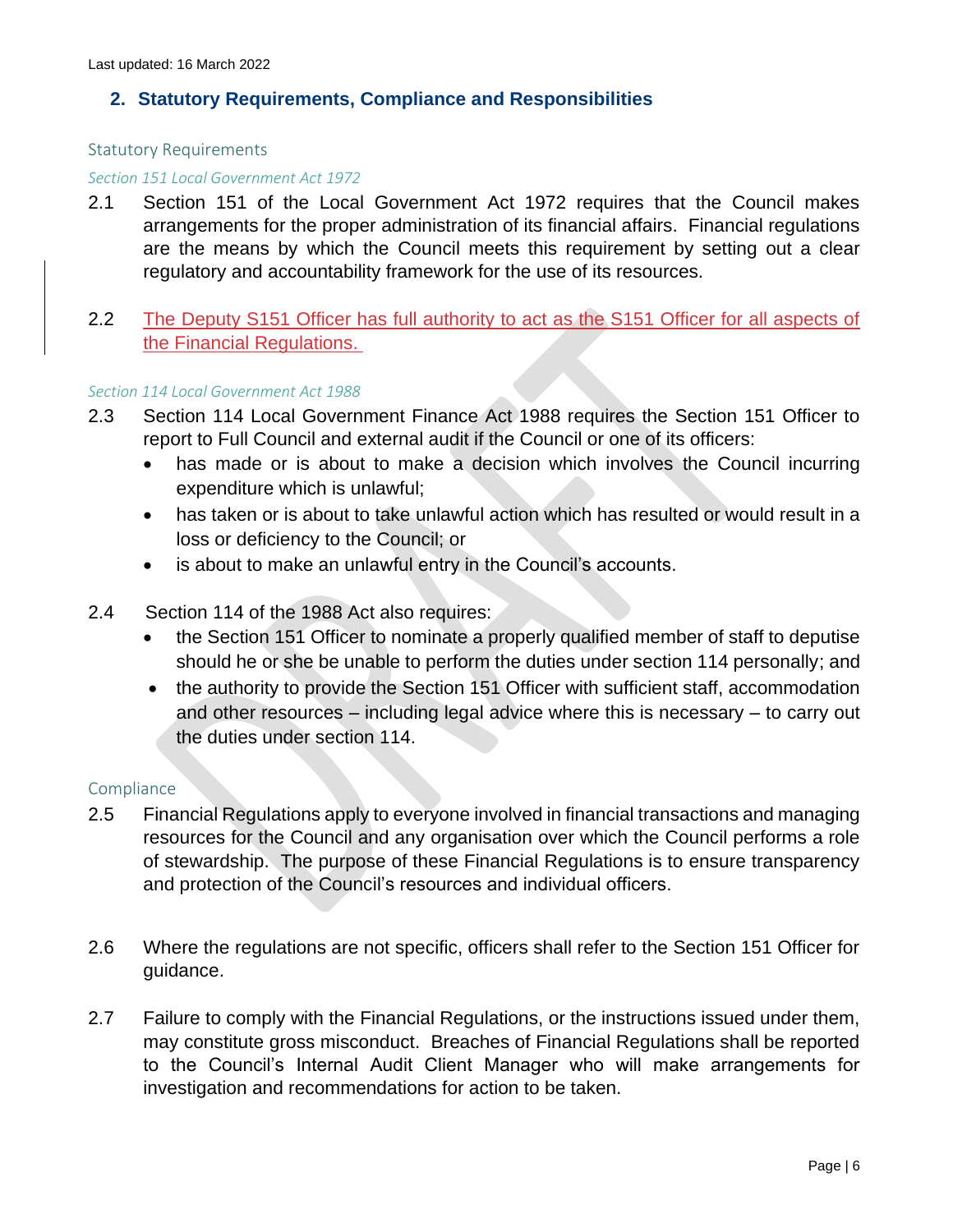#### <span id="page-6-0"></span>Responsibilities

- 2.8 The Financial Regulations identify the financial responsibilities of all officers, or anyone acting on their behalf, and Members of the Council. Officers and Members shall comply with the financial regulation relevant to the transaction they are undertaking and have a responsibility for taking reasonable action to provide for the security of the resource or assets under their control.
- 2.9 The responsibilities are sub-delegated out to officers through the Scheme of Delegation. Without delegated authority no officer of the Council shall commit the Council to expenditure.
- 2.10 All officers have a duty to ensure all actions and decisions taken represent value for money.

#### *The Full Council*

2.11 The responsibilities of the Full Council are set out in the Constitution. In terms of the Financial Regulations the Full Council is responsible for approving and monitoring compliance with the Council's overall framework of accountability and control as set out in the Constitution. The Full Council is also responsible for approving the annual budget and any subsequent changes subject to section 4.

#### *The Executive*

2.12 The Executive is responsible for proposing the policy framework and budget to the Full Council. In doing so it shall take account of legal and financial implications and risk management issues that may arise from decisions.

#### *Audit Committee*

2.13 The Audit Committee reports to the Full Council. It brings independent and effective assurance into the Council's corporate governance arrangements. The Audit Committee is responsible for overview of the Financial Regulations and proposing amendment to Full Council.

#### *Section 151 Officer*

- 2.14 The Council shall approve an officer post to be the statutory Section 151 Officer. The Strategic Director – Finance and Resources is the statutory Section 151 Officer and is ultimately responsible for the proper administration of the Council's financial affairs. The Section 151 Officer shall ensure the responsibilities, as set out within these Financial Regulations, are met through formal delegation to appropriate officers in accordance with the Scheme of Delegation.
- 2.15 Section 151 Officer General Accountabilities:
	- Set appropriate financial management processes for the Council which comply with the Council's policies and proper accounting practices and monitor compliance with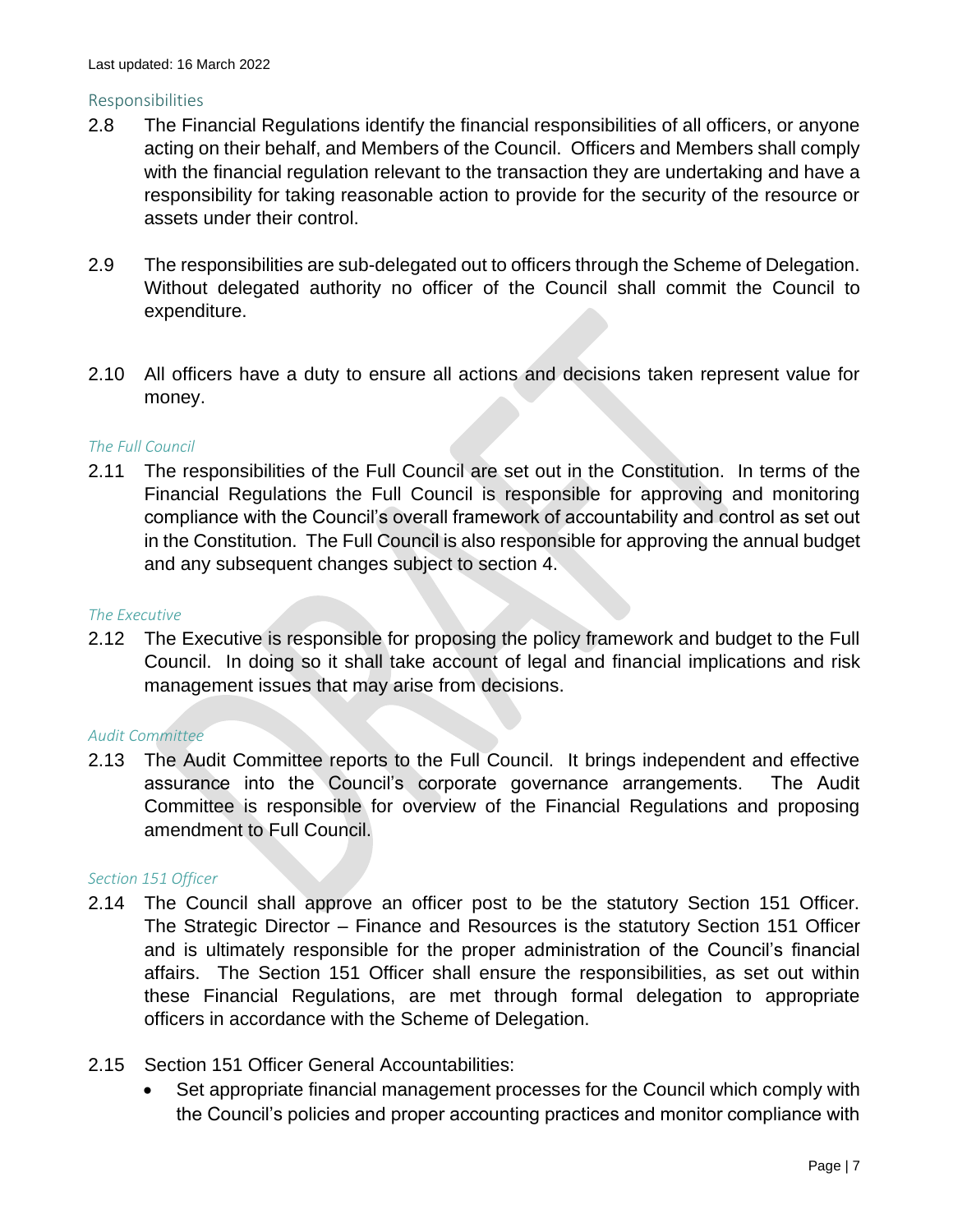those processes.

- Advise on the corporate financial position and on the key financial controls necessary to secure sound financial management.
- Provide financial information.
- Determine the accounting records, procedures and the retention of financial documents requirements for the Council.
- Ensure proper professional practices are adhered to through communication and training for all officers involved in financial transactions.
- Act as head of profession in relation to the standards, performance and development of finance staff.
- Report, where appropriate, breaches of the Financial Regulations to the Audit Committee.
- Protect against Money Laundering.
- Ensure controls are in place to deter and detect fraud and error.
- Ensure that adequate accounting systems exist and recommend subsequent changes.
- Ensure that adequate systems exist for holding/organising personal data.
- Receive Government circulars, orders, sanctions, approvals and regulations affecting the finances of the Council.
- Maintain an overview of the Financial Regulations and recommend revision as required having regard to the Annual Governance Statement.
- Maintain and promote the Corporate Risk Strategy and Risk Register.

#### *Directors and Heads of Service*

2.16 Directors and Heads of Service have delegated responsibility for the management of the financial transactions and use of resources in their service areas. This responsibility can be formally delegated to specific officers under the Scheme of Delegation devised for each Head of Service. They are also responsible for ensuring all their staff are aware of, and comply with, the Financial Regulations and other internal regulatory documents.

#### 2.17 General responsibilities:

- Complying with appropriate budget management and delegation arrangements to maintain budgetary control.
- Effective use of resources, safeguarding of assets and the operation of a system of appropriate internal controls in their service areas.
- Advising members of the Council and the Section 151 Officer of the financial implications of all proposals.
- Complying with the delegated authorised signatory list for signing contracts on behalf of the Council (see also Contract Procurement Rules).
- Seeking approval, in conjunction with the Section 151 Officer, on new proposals or on any matter liable to have an effect on Waverley's finances, before any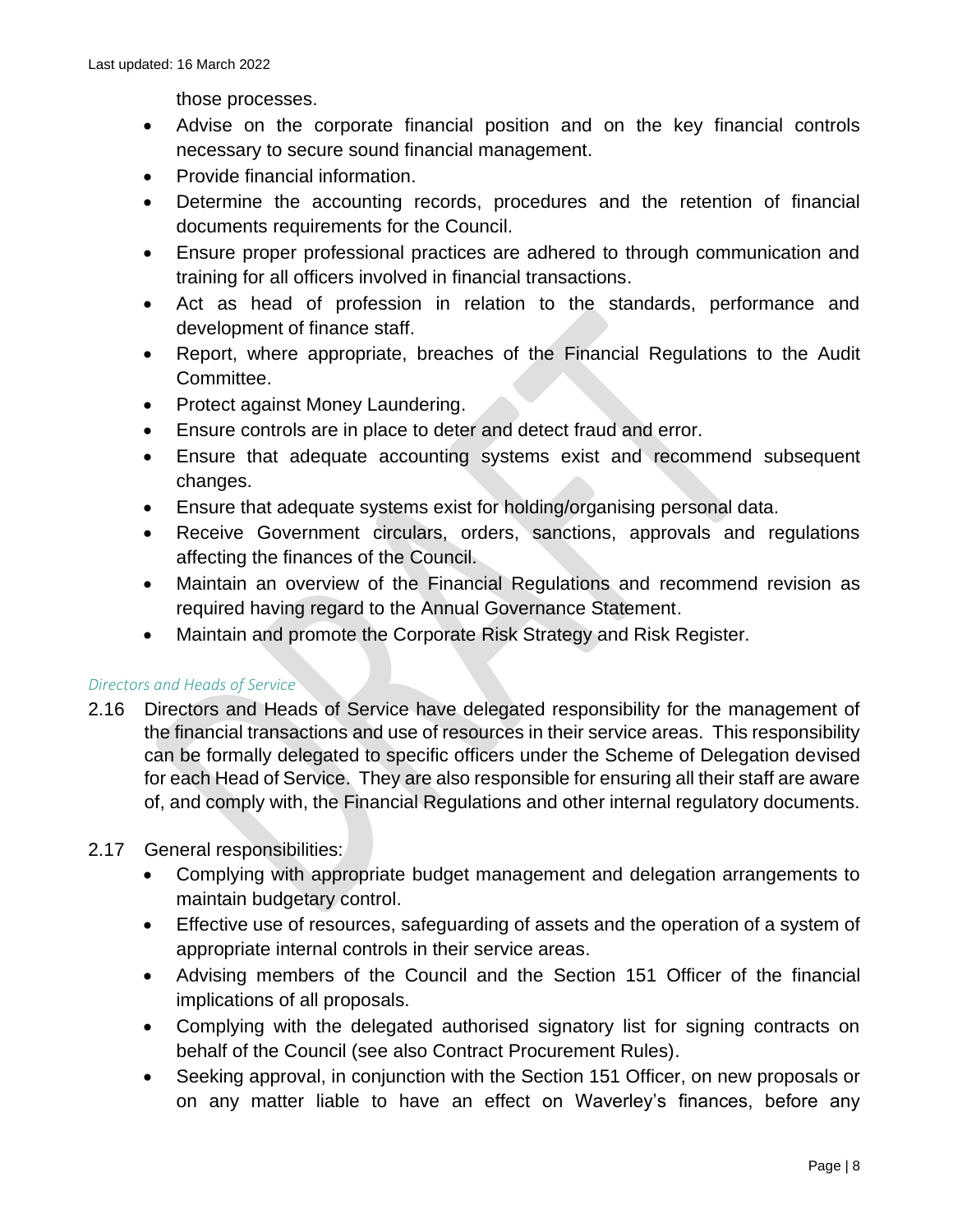commitments are incurred for proposals, that:

- o create financial commitments in future years;
- o change existing policies, initiate new policies or cease existing policies; and
- o materially extend or reduce the Council's services.
- Preparing budgets in accordance with the guidance issued by the Section 151 Officer.
- Maintaining budgetary control in their service area and ensuring all income and expenditure is properly accounted for and recorded.
- Ensuring spending remains within budget and that individual budget heads are not overspent by monitoring the budget and taking corrective action.
- Reviewing performance of services in conjunction with budgets to determine if they are operating effectively.
- Obtaining approval from the Section 151 Officer before making any changes to financial records and procedures.
- Promoting excellent financial management standards in their service area and to monitor adherence to the standards, ensuring that relevant training is provided to those staff with financial management responsibilities.
- Contributing to the development of corporate and service targets and objectives and performance information.
- Ensuring value for money is achieved in every transaction undertaken.
- Ensuring compliance with the Council's Contract Procurement Rules.
- With regard to funding awarded by the Council to third parties, including CIL, grants and other contributions, managers must ensure that a funding agreement is in place which clearly sets out the terms of the funding and includes conditions and safeguards as appropriate to protect the Council's interests. All funding agreements, and any subsequent proposed changes, must be agreed by the S151 officer who will assess the risk and impact.

# <span id="page-8-0"></span>**3. Financial Management**

3.1 Objective – to ensure that the Council's budgets and accounting are accurate, timely and meet all statutory and corporate requirements.

# **3.2 Key Controls**

- Review and development of a Medium Term Financial Plan.
- Instructions for the development of forward budgets will be issued each year in line with the Medium Term Financial Plan.
- Budget process is planned and communicated.
- Specific budget approval for all income and expenditure expenditure can only be committed against an approved budget.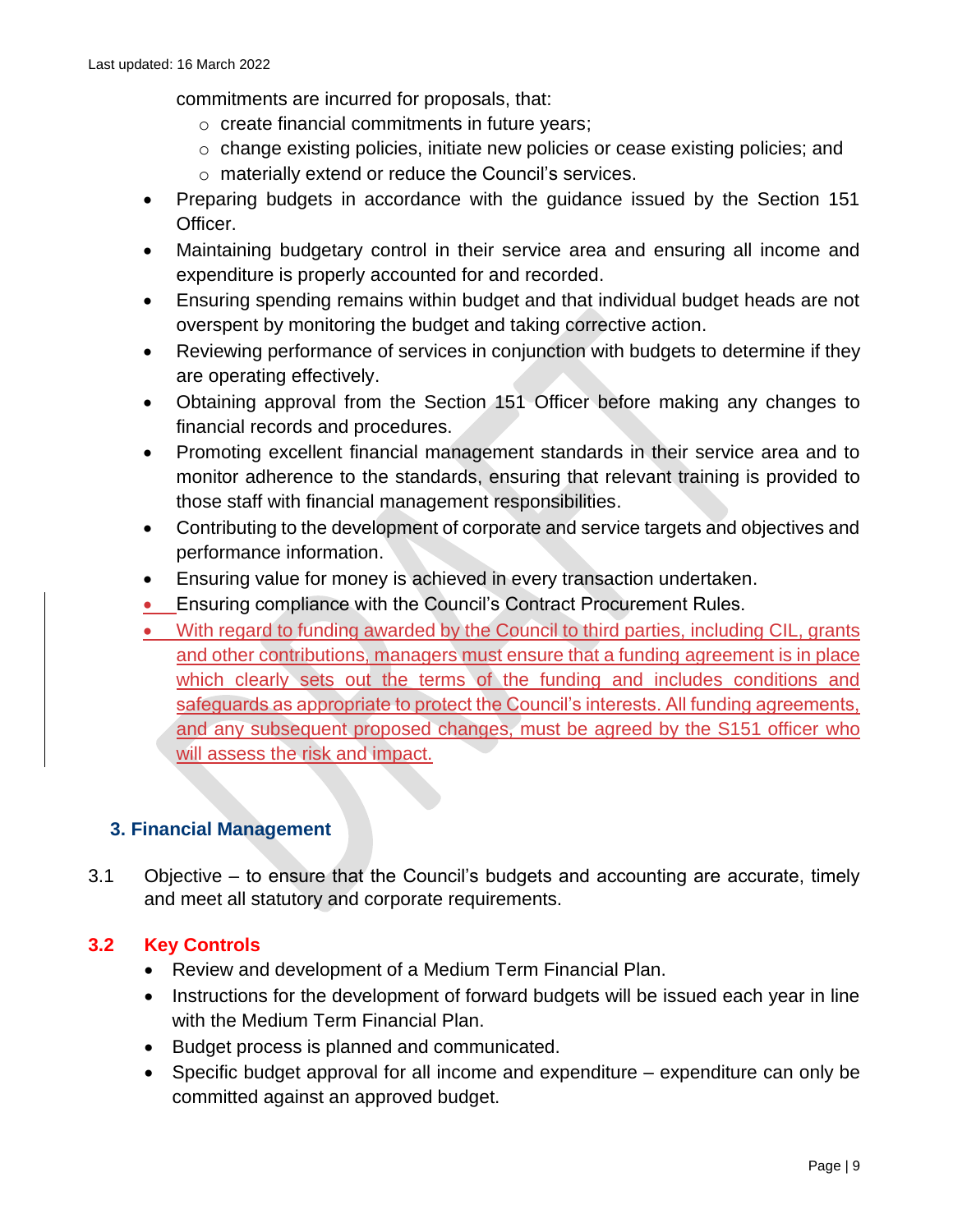- Accurate financial management and forward projections of income and expenditure.
- Corrective action is taken at the earliest opportunity to address deviation from budget.
- A single Budget Manager accountable for each budget and the level of service to be delivered.
- Expenditure is allocated to the correct cost centre and account code and authorised within the scheme of delegation and authorised signatory list.

## <span id="page-9-0"></span>**Authorisation and Delegation**

- 3.3 The Section 151 Officer shall make provision for the maintenance of an Authorised Signatory List.
- 3.4 Heads of Service shall approve the inclusion and addition of officers to the Authorised Signatories List in writing, clearly specifying the scope of their delegated authorities and ensure the Authorised Signatory List is up to date. Officers who are given specific financial responsibilities must familiarise themselves and comply with these Financial Regulations.
- 3.5 Heads of Service shall approve appropriate officer access to the finance and information systems.
- 3.6 Authorised officers shall ensure another appropriately authorised officer, within the service at an appropriate level of seniority, can act as a substitute for carrying out financial management and administration duties in the event of absence or a vacancy.

# <span id="page-9-1"></span>**Financial Planning Framework**

#### <span id="page-9-2"></span>Medium Term Financial Plan

3.7 The Medium Term Financial Plan (MTFP) is the Council's key financial planning document which takes into account various factors and influences that may impact on the Council over a period of years. It shall cover the forecast financial prospects and requirements for a period considered adequate to understand the Council's future financial position and include strategic action plans to ensure the finances remain robust.

#### Budgets

- <span id="page-9-3"></span>3.8 It is a legal requirement that the Council ring-fence and separately manage the following financial resources and expenditure:
	- Housing Revenue Account income and expenditure
	- Capital expenditure and financing
	- The Collection Fund
	- Trusts being managed on behalf of their trustees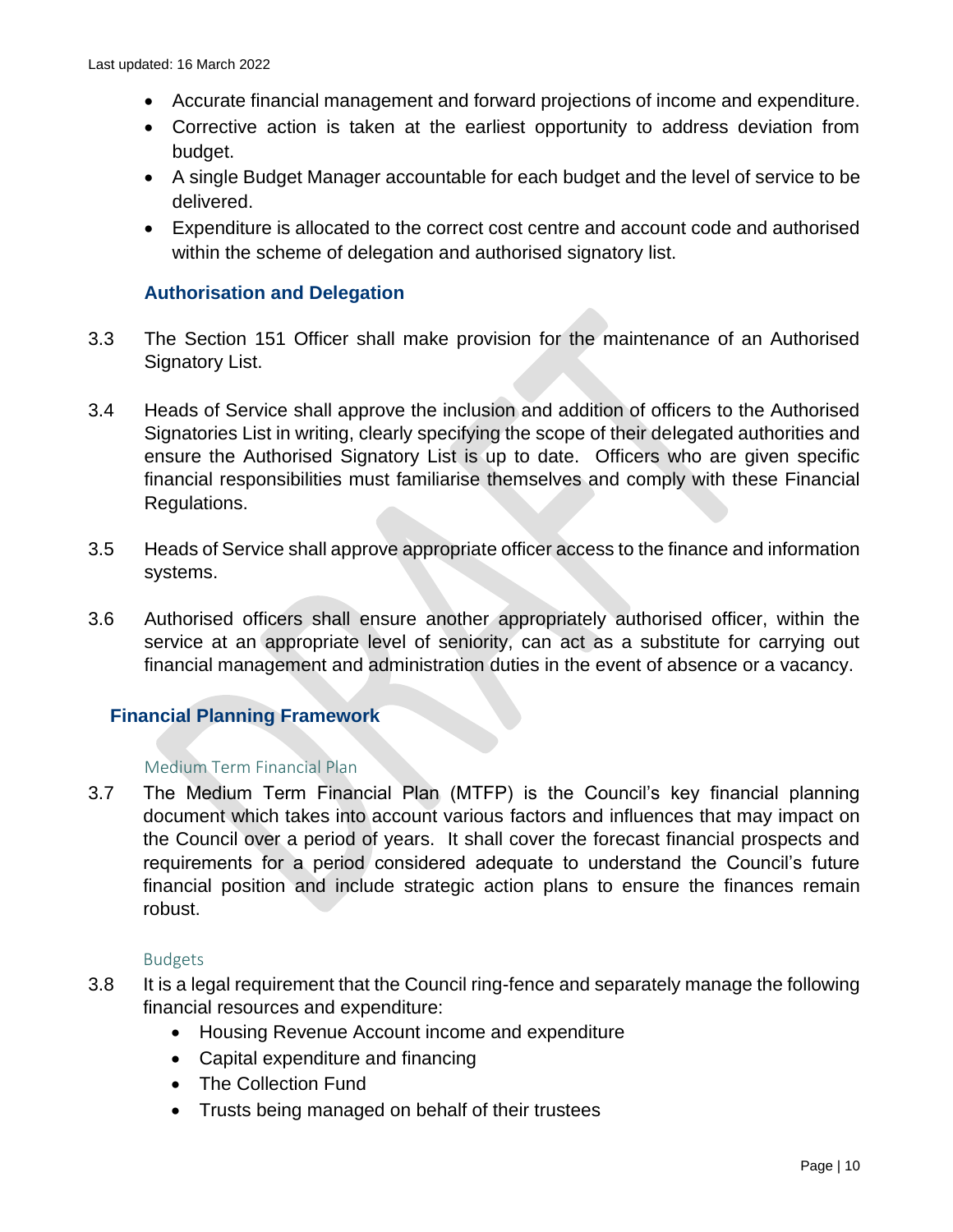- Any other ring-fenced budget coming into effect after the publication of these rules
- 3.9 Revenue budgets cover the day-to-day running costs (expenditure and income) of the Council. Budget Holders shall be responsible for ensuring that they do not exceed the budget approved.
- 3.10 Capital budgets are for the acquisition or enhancement of assets which have a long term value to the Council and are usually of a one-off nature. Capital expenditure shall be accounted for in accordance with the relevant statutory definition. The Finance Team can provide advice on whether an item can be treated as expenditure for capital purposes.
- 3.11 On-going revenue implications of capital projects shall be identified within the capital bid process. Capital bids must be supported by a fully completed business case form for every project.
- 3.12 Budgets shall be consistent with the Council's Corporate Strategy and MTFP and integrated into Service Plans.
- 3.13 The Section 151 Officer shall issue guidance for the preparation of budgets which will detail the form and methods to be adopted.
- 3.14 The guidance shall support the best use of resources and value for money by asking service managers to identify opportunities to improve economy, efficiency and effectiveness, propose savings options and consider financial aspects of service planning.
- 3.15 The detail behind the budgets for income and expenditure shall be adequately documented to enable a clear understanding of the purpose and nature of the budget.
- 3.16 Budget Managers preparing budgets shall have regard to:
	- Spending patterns and pressures revealed through the budget monitoring process (see 3.22) and the MTFP.
	- Legal requirements.
	- Policy requirements as defined by the Full Council in the approved policy framework.
	- Initiatives already underway.
	- Capacity to deliver service and projects.
	- Lead-in times for delivery.
- 3.17 The Annual Council Budget shall be taken through the Committee process to be approved at Full Council in the February meeting, before the statutory deadline for council tax setting, for the following financial year.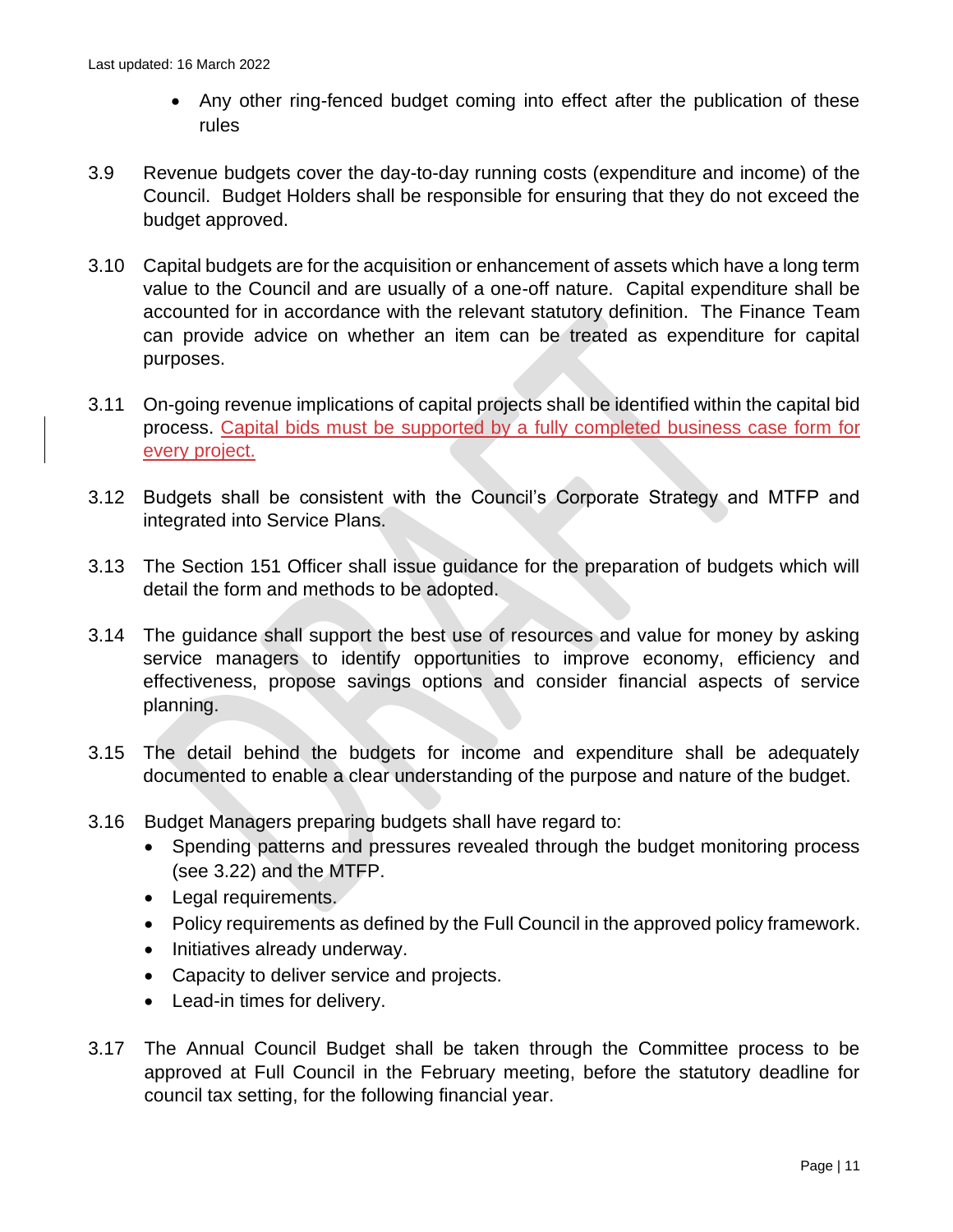#### <span id="page-11-0"></span>**Budget Management**

- 3.18 The Section 151 Officer shall ensure financial monitoring and governance arrangements are in place that are commensurate with the size, risk, complexity and volatility associated with particular revenue budgets and capital schemes.
- 3.19 Budget Holders shall be accountable for revenue and capital programme management within the budget totals allocated to them.
- 3.20 Revenue and capital budget transfers shall comply with the Virement and Budget Realignment Rules set out below.
- 3.21 Any report prepared by officers for consideration by the Executive which has financial implications should be prepared in consultation with the Section 151 Officer.
- 3.22 Budget Management shall consist of:
	- Use of the designated Finance System to track and forecast spend against budget.
	- Periodic review of budgets, as determined by the Section 151 Officer, to include income and expenditure forecasting to the financial year end and impact on future years.
	- A Budget Management report submitted to the Management Board and the Executive in a format to be determined by the Section 151 Officer which shows the impact of changes in service spend and the associated risks, mitigations and resolutions.
	- A monitoring process that reviews service delivery and capital projects against budget and, if necessary, reports measures for corrective action.
	- Investigation and reporting by budget managers of significant variances from approved budgets as soon as they become known.
	- Production of a recovery plan for inclusion in the Budget Management report where a service is forecast to overspend.
	- Requests for virements in accordance with the Scheme of Virement.

#### Scheme of Virement

- <span id="page-11-1"></span>3.23 All expenditure, including expenditure covered by external funding, shall be funded by a budget before an expenditure commitment can be made. A virement is the movement of an uncommitted budget from its intended purpose to another purpose to fund expenditure.
- 3.24 A virement shall not increase the Council's overall budget.
- 3.25 Virements shall not cross a ring-fenced account such as the General Fund, Housing Revenue Account or a Trust.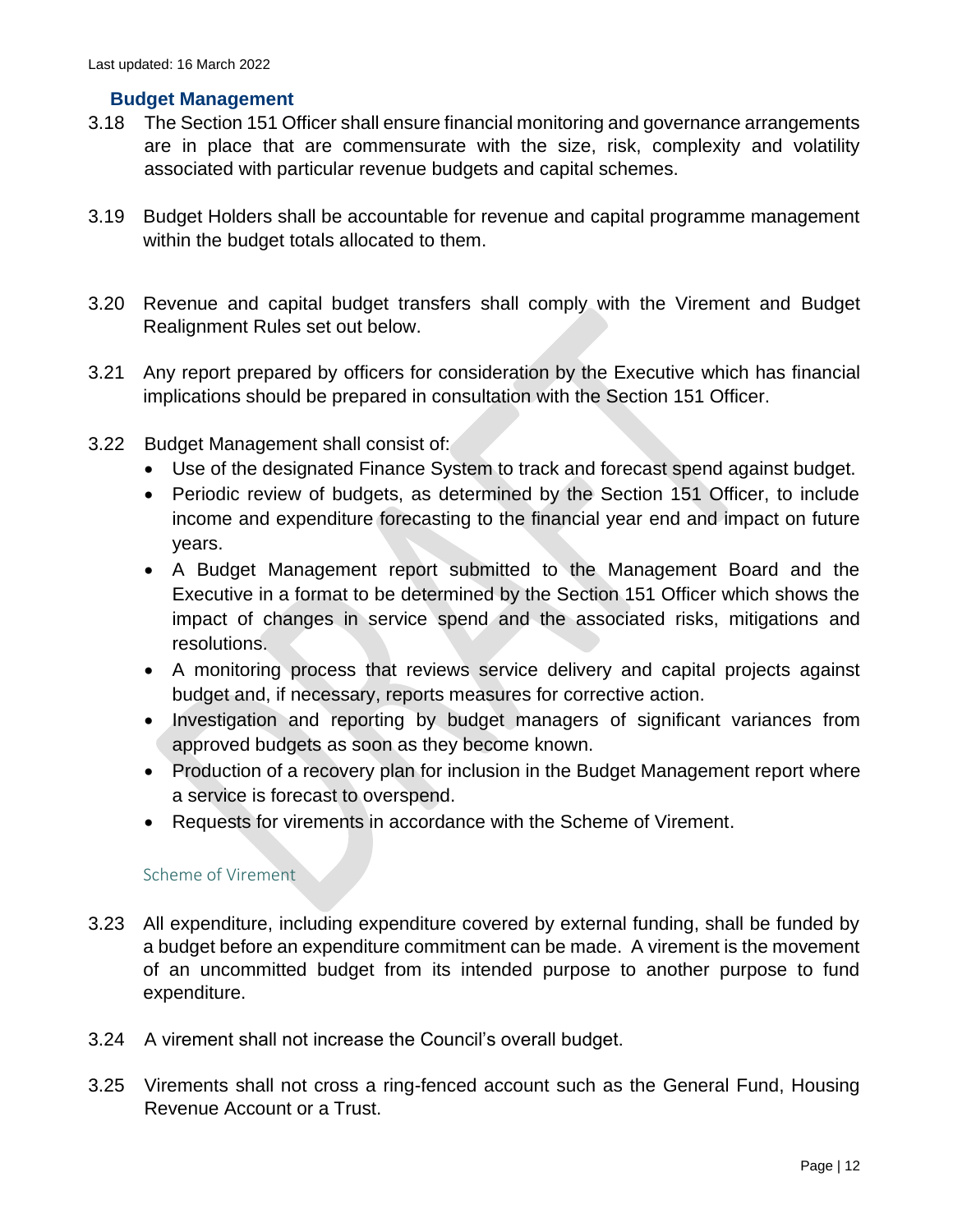3.26 The rules and authorities for Virement are listed in the **Scheme of Virement** in **Annexe 2** to these Financial Regulations.

#### Supplementary Estimates

- <span id="page-12-0"></span>3.27 A Supplementary Estimate is a request for additional unfunded budget that will increase the Council's overall budget and be funded from reserves. Supplementary Estimates up to £100,000 shall be approved by the Executive and, if over £100,000, Full Council.
- 3.28 When the Executive or Full Council are asked to consider agreeing a Supplementary Estimate, they need to:
	- i) Consider why the need for funds, that were not identified or provided for within the Annual Budget and which cannot be found within existing budgets, has arisen;
	- ii) Understand how much money is being requested and how it is proposed to be spent;
	- iii) Assess whether or not the proposed supplementary estimate represents value for money, which will include noting and considering:
		- (a) Any other options available to the Council that have been considered, including the control option of not taking any action;
		- (b) The expected benefits of agreeing the supplementary estimate; and
		- (c) The expected risks, if any, of agreeing or refunding supplementary estimate;
- 3.29 The Council's Section 151 Officer's view on the supplementary estimate, including the above matters, will be set out, either within a stand-alone report or as part of another budget report.
- 3.30 Any manager wishing to propose a Supplementary Estimate, in the first instance, needs to complete the proforma set out at **Annexe 3** and submit this to the Council's Section 151 Officer, or designate.

#### Carry forwards of Budget

<span id="page-12-1"></span>3.31 The policy for the carry forward of budgets shall be determined by the Section 151 Officer.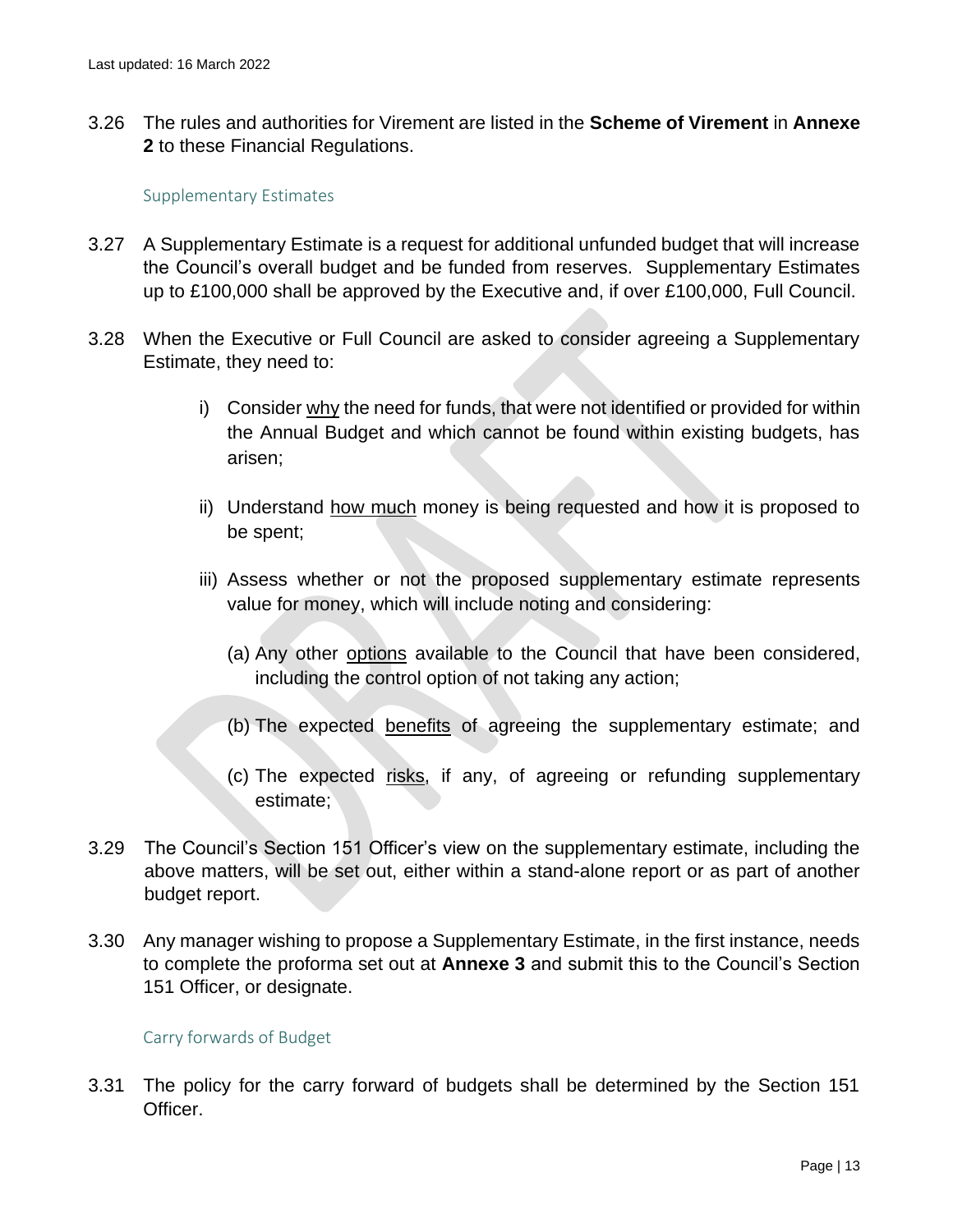- 3.32 Carry forwards shall not be allowed unless there is a robust case for non-delivery in the financial year with a firm expectation for delivery in the following financial year and in exceptional circumstance.
- 3.33 Budget carry forward shall be approved by the Section 151 Officer.
- 3.34 Budget carry forward shall be reported to the Executive.
- 3.35 Where a budget or one-off surplus is carried forward, it shall not be used to commit the Council to new or additional expenditure that is ongoing and requires continued funding in future years.

#### <span id="page-13-0"></span>**Accounting Procedures**

- 3.36 Maintaining proper accounting records, systems and procedures are essential to an effective framework of accountability and control for stewardship of public resources.
- 3.37 The Council has a statutory responsibility to prepare and publish its Annual Financial Report, which includes the Statement of Accounts and Annual Governance Statement, in accordance with statutory deadlines and to present fairly its operations during the year.
- 3.38 The Statement of Accounts shall be subject to external audit which provides assurance that the accounts are free from material mis-statement and presents fairly the financial position of the Council.
- 3.39 The Audit Committee shall be responsible for approving the Statement of Accounts.
- 3.40 The following requirements shall be followed in preparation of the Statement of Accounts:
	- The Council's Statement of Accounts shall be prepared and published in accordance the Code of Practice on Local Authority Accounting in the United Kingdom issued by the Chartered Institute of Public Finance and Accountancy (CIPFA) supported by International Financial Reporting Standards in accordance with the statutory timetable.
	- Accounting policies shall be selected by the Section 151 Officer and applied consistently and appropriately and be subject to annual review by External Audit.
	- Judgements and estimates shall be made that are reasonable and prudent.
	- Year-end guidance shall be issued to Heads of Service and officers, informing them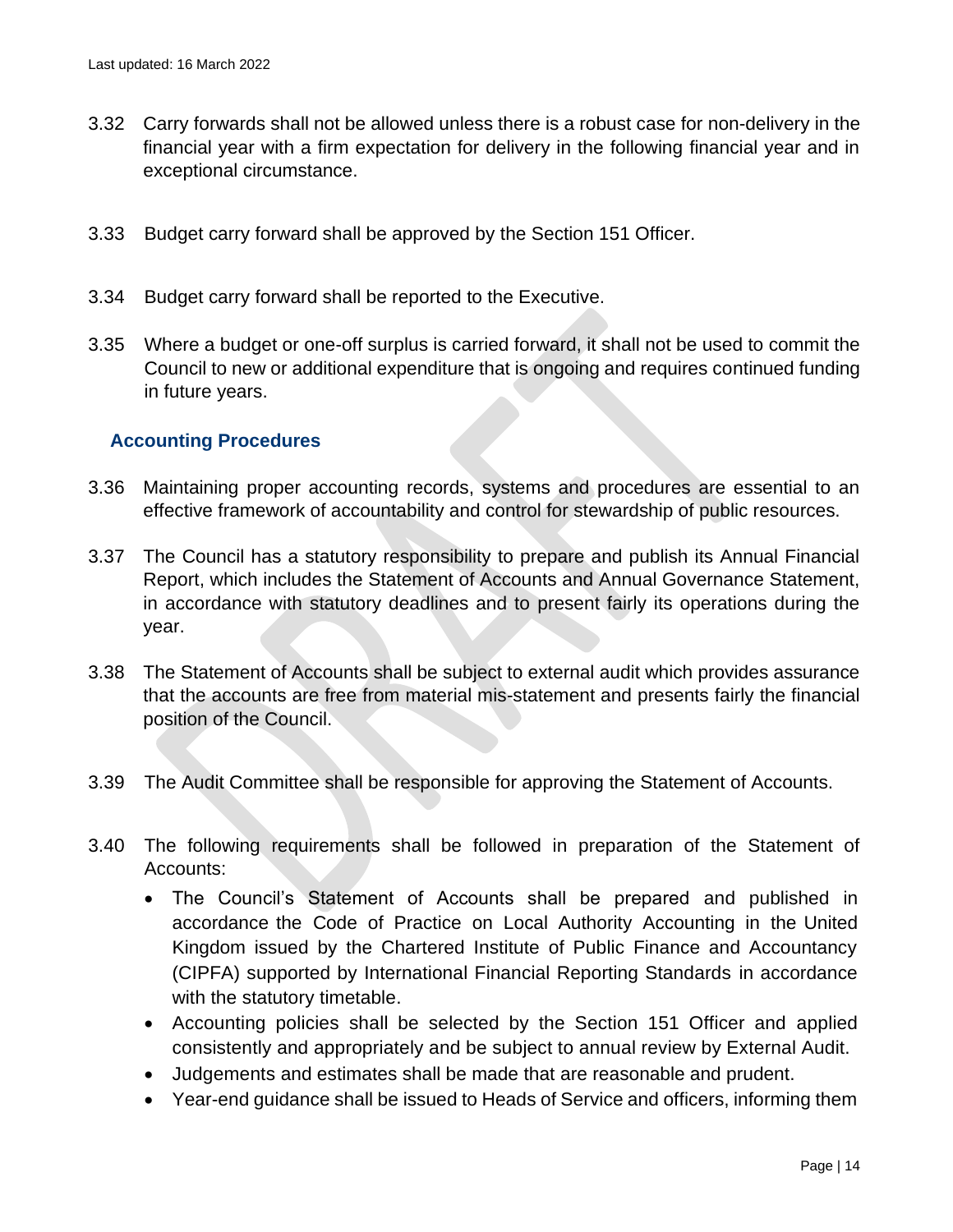of timescales and guidelines for the supply of information.

- Year-end guidance shall be complied with.
- A detailed project plan for the completion of the Statement of Accounts shall be agreed with the officers involved in the Statement of Accounts process.
- Proper arrangements shall be made for the audit of the Statement of Accounts in accordance with the Accounts and Audit Regulations.
- Material changes to the Statement of Accounts shall be discussed with External Audit in advance of the year end.

# 3.41 Reserves

- Reserves shall be maintained in accordance with the CIPFA Code of Practice on Local Authority Accounting and as agreed in the MTFP.
- Reserves shall only be used for the purpose for which they are intended.
- Revenue and capital reserves shall be maintained separately.
- 3.42 Grants (Revenue or Capital)
	- Grants shall be accounted for in compliance with the CIPFA Code of Practice on Local Authority Accounting.
	- Grants received towards expenditure shall be applied in the year the expenditure is incurred.
	- Any grant funding received but not applied shall be carried forward to the financial year in which the expenditure will take place.
	- Grants shall be accounted for in accordance with the terms of the agreement with regard to any conditions, restrictions or stipulations attached.
	- Budget Holders shall ensure that "exit strategies" are in place to support the winding up of any service provision that is financed from time limited specific grants or third party contributions.

# 3.43 Reconciliations

- A Reconciliations Checklist shall be maintained for all control accounts within the Finance system that represent activity in other systems.
- Reconciliations shall be completed at least monthly and signed off by the officer completing the reconciliation.
- All reconciliations shall be reviewed and countersigned by the Financial Services Manager or delegated officer.
- All unreconciled items shall be resolved as soon as practically possible and fully investigated and explained.
- Reconciliation of income between the Finance system and external information, Terriers, charging schedules or other databases shall be undertaken monthly by the officers responsible for service delivery.
- All reconciliations shall be undertaken at the latest by the end of the month following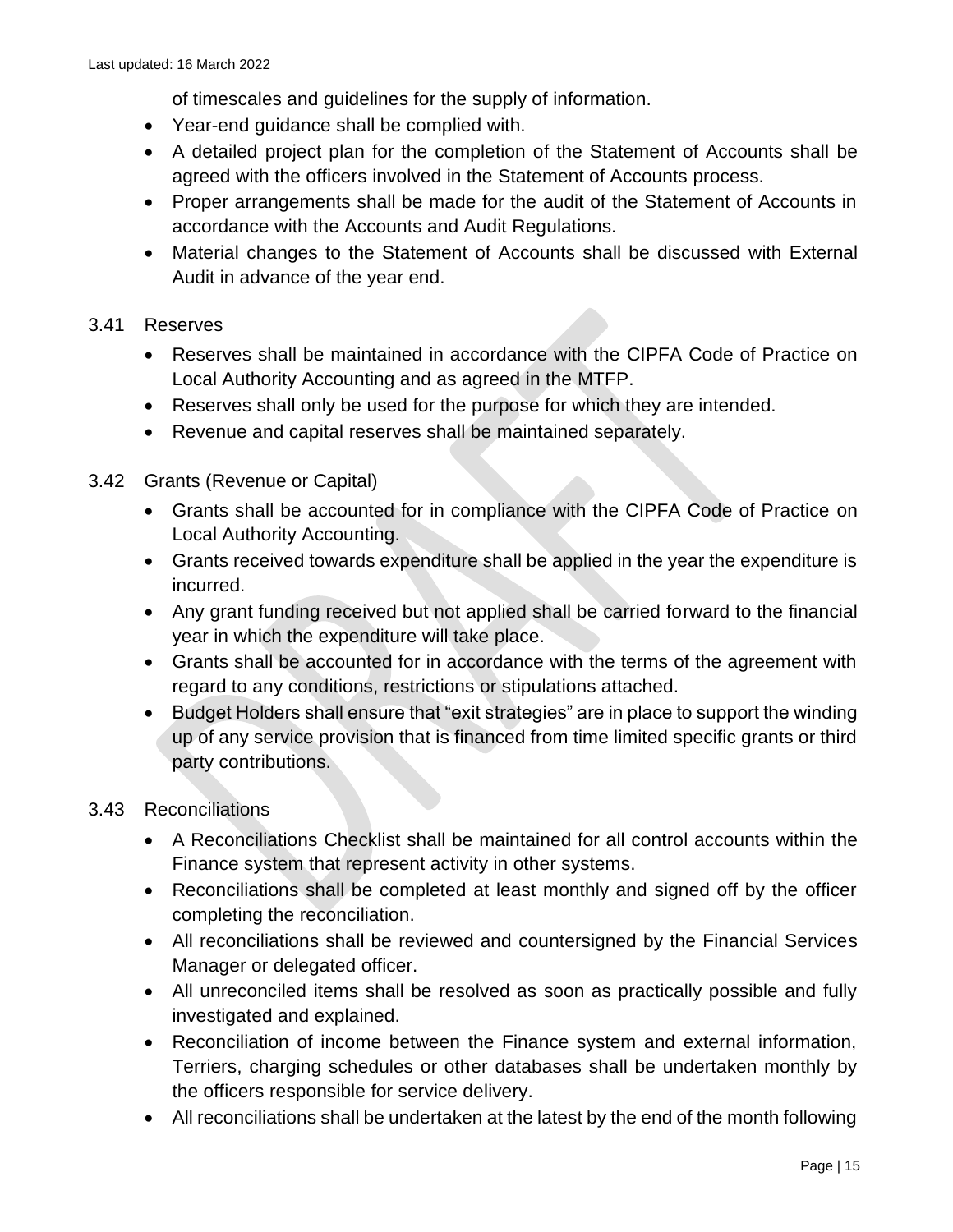the reconciliation period.

#### 3.44 Government Returns

- All Government returns for grant claims, consultations, statistical information and financial information shall be submitted by the relevant deadline.
- All returns relating to grants and financial statistics shall be completed in consultation with the Section 151 Officer or delegated officer.
- The Section 151 Officer or delegated officer shall be satisfied as to their correctness before they are submitted to any Government Department.
- The Section 151 Officer or delegated officer shall be notified and receive copies of all Government or other circulars, orders, sanctions, approvals and regulations affecting finance which are received by the Council.

# <span id="page-15-0"></span>**4. Purchase orders, goods receipting and payment of invoices**

# **4.1 Key Controls**

- All commitments to expenditure undertaken by officers shall comply with the Contract Procurement Rules.
- Any dispute with or claim from a contractor or supplier that may have a financial implication must be brought to the S151 officer's attention immediately. Where appropriate, options and potential actions should be proposed.
- Financial checks shall be undertaken of prospective suppliers in accordance with the Contract Procurement Rules.
- All Council commitments to expenditure should be made using a purchase order unless they fall into the Exemptions Schedule.
- A purchase order shall not be raised without sufficient budget. If necessary, the virement process should be used in accordance with Annexe 2 or a Supplementary Estimate approval should be obtained in advance of creating a commitment to expenditure.
- Only authorised officers on the Authorised Signatory List shall approve purchase orders.
- Officers shall not approve their own purchase orders (no self-certification).
- No officer alone shall be responsible for all stages of the "purchase to pay" process, i.e. ordering, receipting, payment authorisation, including the BACS payment set up and release.
- The authorising of a purchase order signifies:
	- o the goods/services are necessary for discharging the functions of the Council; and
	- $\circ$  in all respects the Financial Regulations have been complied with.
- Purchase orders shall be 'goods receipted' to verify that goods or services have been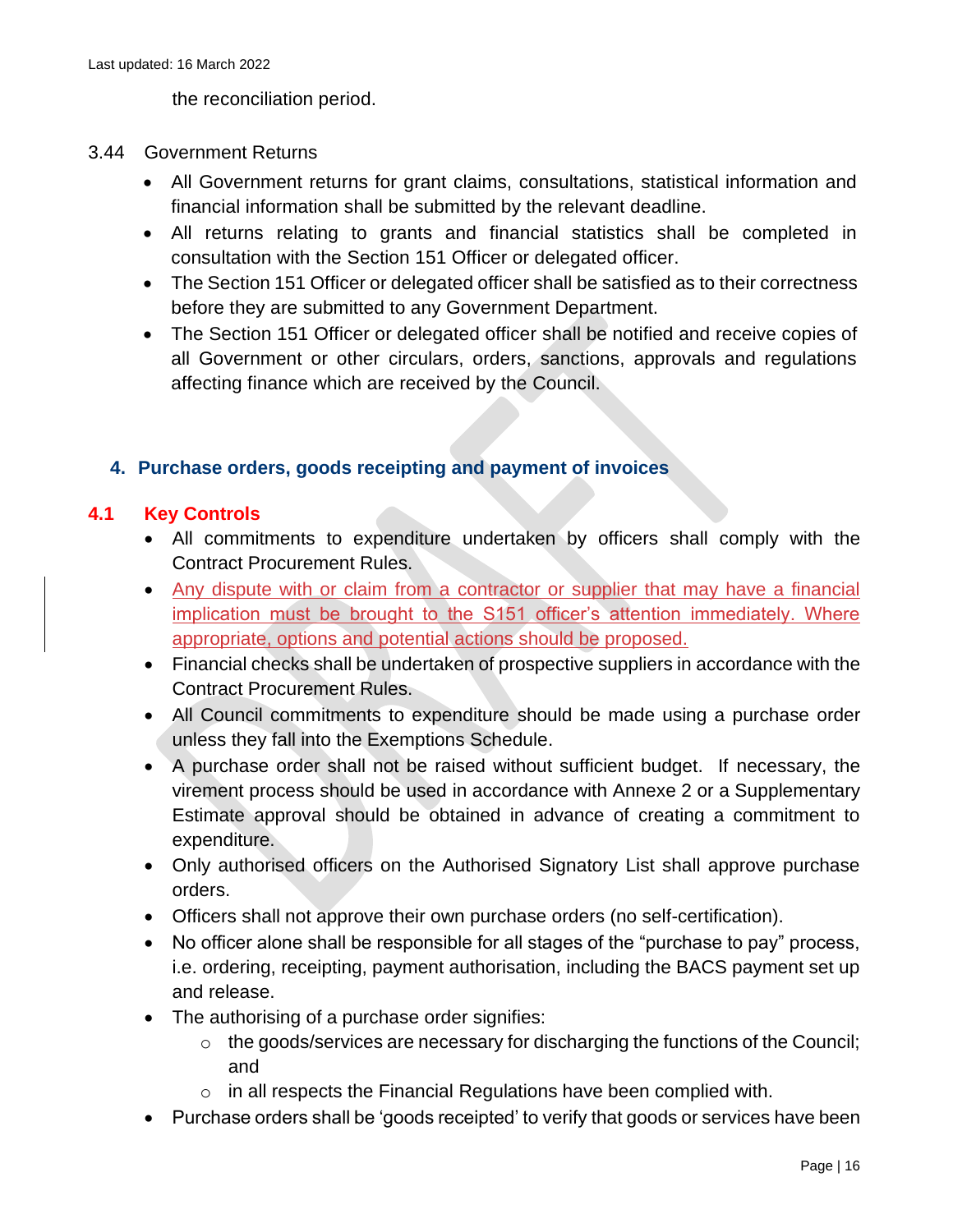received at the correct price, quantity and quality standards before payment of invoice.

- All invoices shall be submitted as soon as possible to the Finance Team for inclusion on the accounts ledger.
- Prior to settlement, checks shall be undertaken to safeguard against duplicate payment of invoices.
- New suppliers and changes of details to an existing supplier shall be validated by a positively verified contact for the supplier.
- Officers shall document supporting proof of verification and obtain approval from the Head of Finance or delegated officer.
- 4.2 Every officer of the Council involved in engaging, supervising or having any other official relationship with contractors or potential contractors shall declare all relationships of a private or domestic capacity with those contractors to their line manager in accordance with Code of Conduct.
- 4.3 Members shall declare such relationships on the Members Register of Interests.
- 4.4 Records shall be kept to evidence compliance with the Contract Procurement Rules for all purchase orders raised.
- 4.5 Records shall not be disposed of other than in accordance with arrangements approved by the Section 151 Officer.
- 4.6 Payment process:
	- Payment of invoices shall be against an original invoice or certified copy invoice only.
	- Internal payment requisition forms shall be accompanied by supporting information.
	- Payment shall be made in accordance with the agreed payment terms and in compliance with the invoice payment performance indicators.
	- Payment should normally be by BACS but in exceptional circumstances cheque or CHAPS.
	- New suppliers and changes of details to an existing supplier shall be validated by a verified contact for the supplier.
	- Officers shall document supporting proof of verification and obtain approval from the Head of Finance or delegated officer.
	- Payments to contractors shall be on the certificate of the appropriate Head of Service, and include details of the value of work, retention money, amounts previously certified and amounts now certified.
	- Any outstanding expenditure for work completed but not yet invoiced by the end of the financial year shall be reported to the relevant service accountant to be accrued into the correct financial year in accordance with the year-end closedown instructions.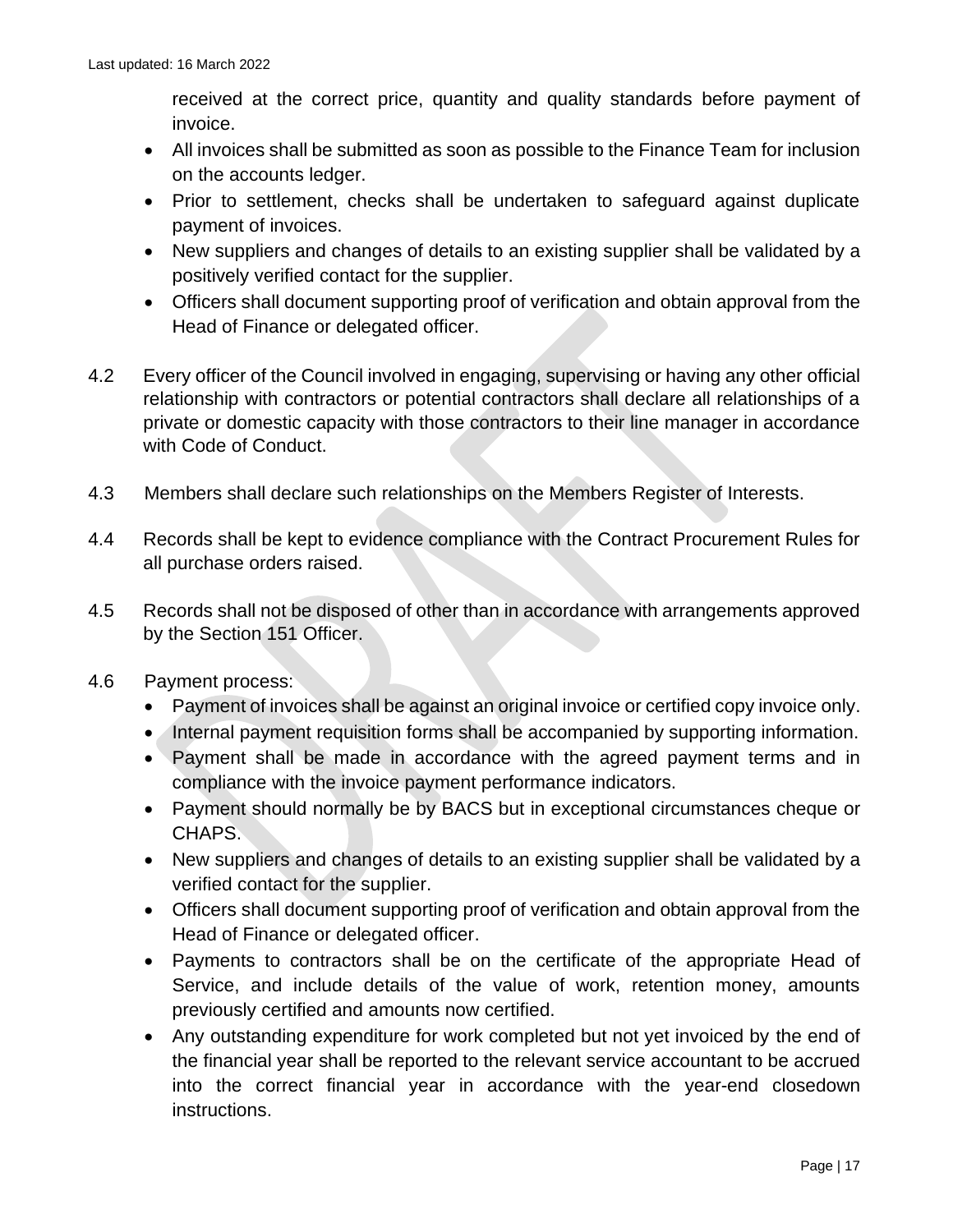- 4.7 Payment without an invoice, (including the transfer of funds to bank imprest accounts, online shopping accounts and prepaid or top-up cards) shall be made using systems and protocols determined by the Section 151 Officer.
- 4.8 Set up and use of online shopping accounts shall be approved by the Section 151 Officer. Normal purchasing procedures are still required with the exception of raising a purchase order in the Finance System where not available.
- 4.9 Large contracts

For contracts that fall into threshold 4 in the CPR's (>£100,000) and where stage payments are made due to the length or type of the contract (i.e. construction), officers shall ensure that:

Contracts involving stage payments:

- The contract documentation is prepared with the agreement of the Borough Solicitor.
- The contract is recorded in the Contract Register.
- If it becomes clear that a tender received exceeds the 'contractor' element of an approved capital budget, the S151 must be notified immediately
- A final account is prepared.

Final Payments:

- Supporting documentation is checked to ensure that all the items invoiced have been used on the project and that the figures are correctly calculated throughout each stage of the project payment process.
- Where a retention is held, the retention value and retention period is recorded so that it can be released when the defect liability period has ended.
- The project manager is responsible for collating and checking the final account before the final payment is made.
- The final payment is signed off by the relevant Head of Service to confirm the accuracy and integrity of the final payment.
- The Head of Service approval is emailed to accountancyteam@waverley.gov.u[ksupplierenquiries@waverley.gov.uk](mailto:accountancyteam@waverley.gov.uk) to be put with the invoice in the Finance system.
- 4.10 Value Added Tax (VAT):
	- VAT returns shall be made to HMRC with the appropriate payments or claims in accordance with HMRC regulations.
	- The Council's partial exemption position shall be regularly assessed.
	- The effect on the partial exemption position for all new transactions shall be considered.
	- Officers shall ensure that the correct VAT liability is attached to all expenditure paid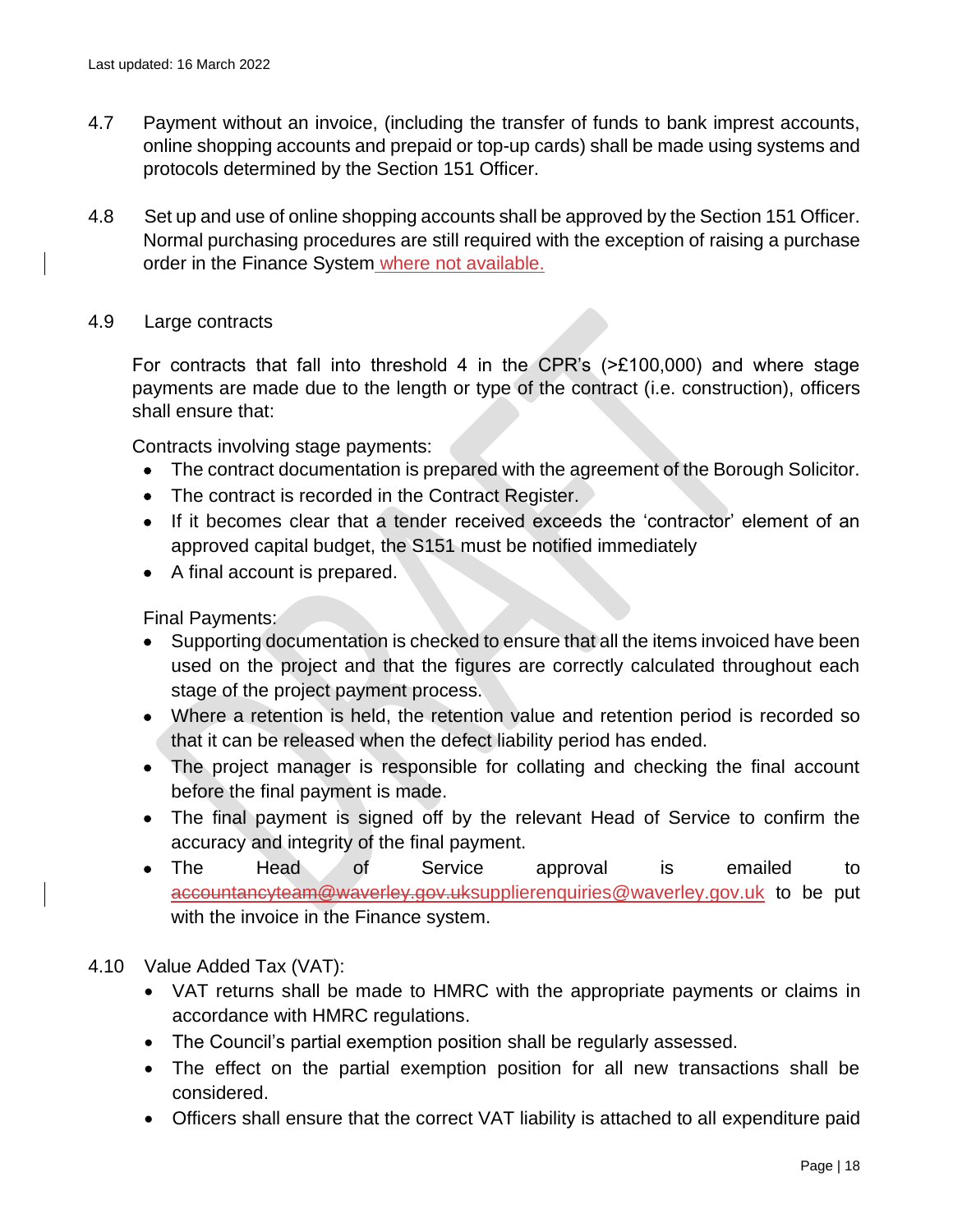and income due and that all VAT shown as recoverable on purchases complies with HMRC regulations.

- The Section 151 Officer shall be consulted for VAT advice prior to implementing changes to service provision, new capital schemes and purchase of any assets.
- 4.11 Construction Industry Scheme (CIS):
	- CIS tax returns shall be made to HMRC with the appropriate payments in compliance with HMRC regulations.
	- Spending officers shall be aware of CIS rules and ensure they have sufficient knowledge to collect the relevant information from suppliers.
	- Where construction and maintenance works are undertaken, Officers shall request the necessary CIS tax deduction information from the supplier.
- 4.12 Off-payroll working through an intermediary (HMRC IR35):
	- All procurement of agency staffing and consultancy work of any kind shall be tested against the HMRC IR35 rules for off-payroll working by the appointing service officer prior to engagement.
	- Detail of the IR35 rules is contained within the Contract Procurement Rules (see section 7.2)
	- The Employee Services team shall be informed of all appointments.

# 4.13 Petty Cash:

Petty cash covers the use of 'cash' from the petty cash imprest to purchase minor items of expenditure not exceeding such sums as determined by the Section 151 Officer.

- Set up of any petty cash imprest account shall be approved by the Section 151 Officer.
- A log of officers responsible for petty cash floats shall be maintained by exchequer services.
- Responsible officers shall comply with petty cash imprest administration guidance notes.
- Officers requesting reimbursement of expense incurred on behalf of the Council, including travelling expenses shall put a request through the payroll system.
- No cheques shall be cashed from money held in petty cash imprests.
- The petty cash imprest holder shall obtain a signature and supporting documentation, including a VAT invoice for all purchases.
- The petty cash imprest holder shall reconcile the imprest and, when requested by the Section 151 Officer, present the imprest account for audit.
- The petty cash imprest account shall be reconciled if the holder leaves or changes.
- If the petty cash imprest account is no longer required it shall be relinquished to the Section 151 Officer.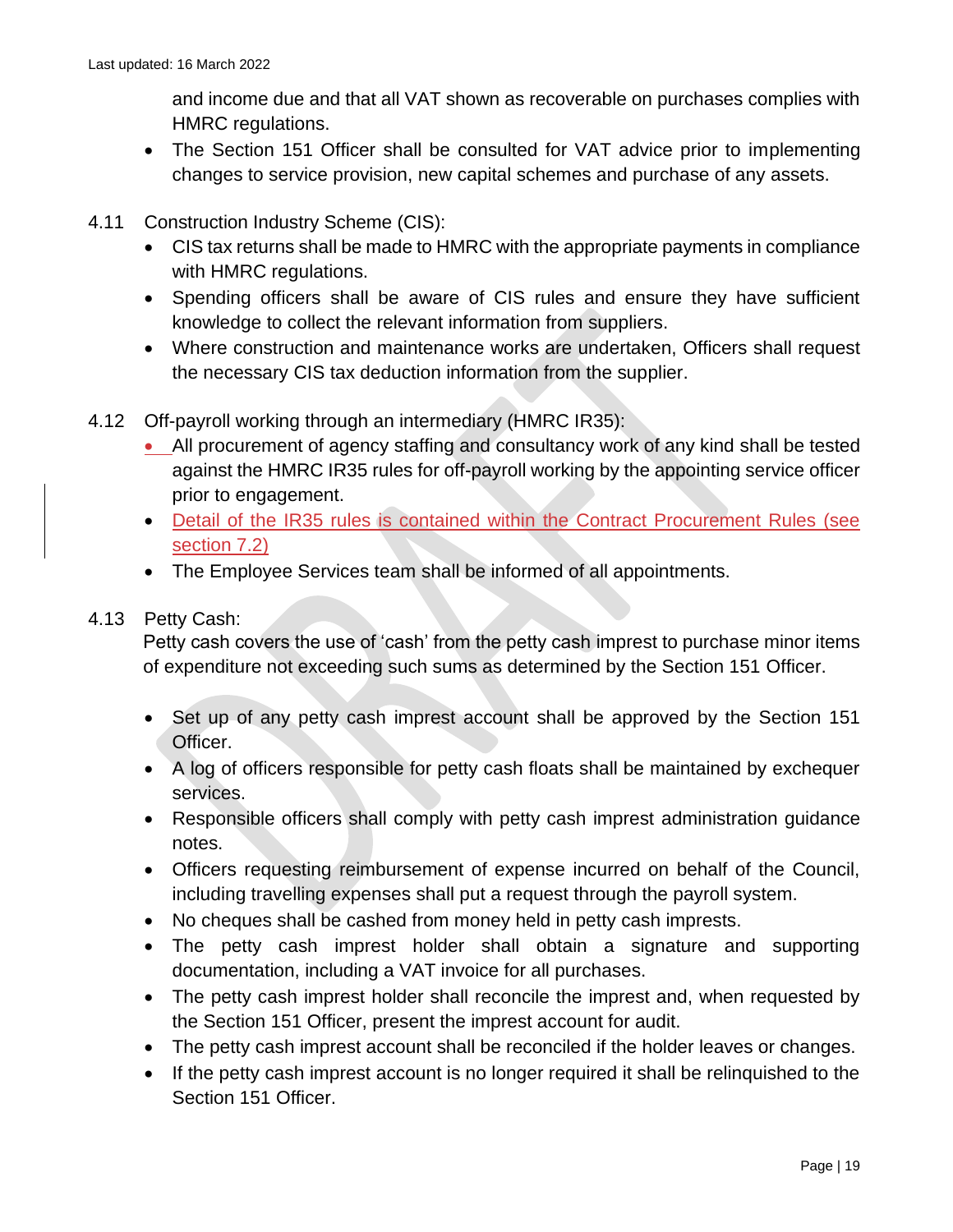# <span id="page-19-0"></span>**5. Payment of salaries, wages, pensions, travelling and subsistence allowances and Members Allowances**

#### **5.1 Key Controls**

- An annual staffing budget shall be prepared.
- An annual Members Allowances budget shall be prepared.
- Monthly monitoring of staff activity and spend shall be reconciled to payroll.
- Staffing budget shall not be exceeded.
- Employee Services team shall be notified of all matters affecting payment of employees and former employees including appointments, resignations, dismissals, suspensions, secondments, transfers and other absences apart from approved leave.
- Appointments shall be made in accordance with the Council's recruitment policy.
- The Job Evaluation process shall be used for determining the remuneration of a job.

#### <span id="page-19-1"></span>**Payments to Staff and Members**

- 5.2 Payment of salaries, pensions, compensation and other emoluments to staff or former employees shall be through the Council's payroll system.
- 5.3 All adjustments to the payroll shall be supported by documentary evidence and approved by an authorised signatory.
- 5.4 Payments through payroll shall only be made to:
	- bona fide employees;
	- with a valid entitlement; and
	- who have a contract of employment.
- 5.5 Income tax, national insurance, pensions and other deductions shall be accurately recorded and accounted for in line with statutory legislation.
- 5.6 All Inland Revenue returns regarding PAYE shall be completed in accordance with HMRC published guidance.
- 5.7 Staff records and pay documents shall be maintained in the payroll system.
- 5.8 Staff bank changes will only be accepted by the member of staff entering them via the self-service system
- 5.9 Payments of Members' Allowances shall be made in accordance with the Members' Allowances scheme.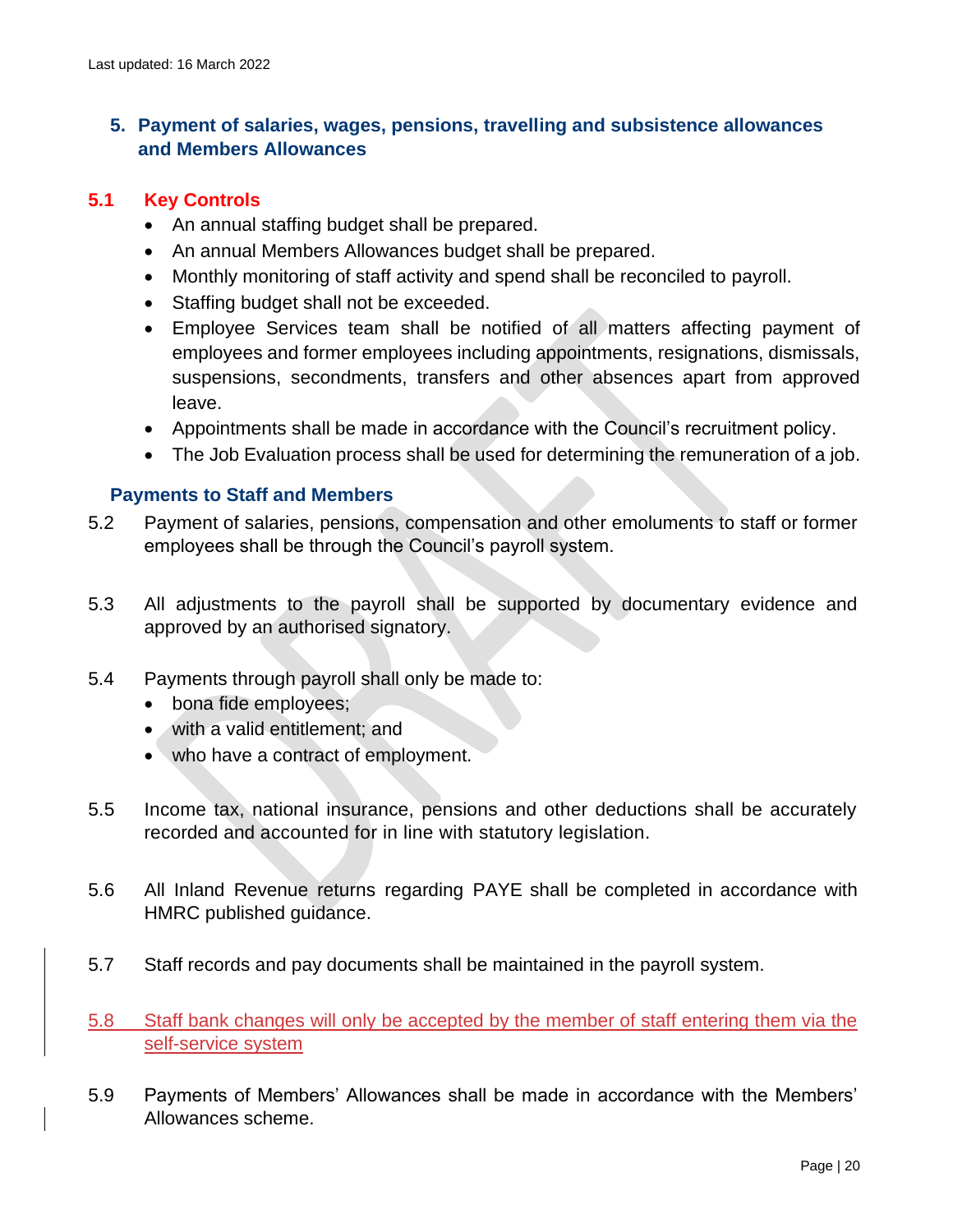#### <span id="page-20-0"></span>**Travel and Subsistence Claims**

- 5.10 Travel and Subsistence Claims shall only be paid for authorised journeys and expenses incurred in the course of Council business.
- 5.11 Employees claims shall be made in accordance with the Employee Handbook and Contracts of Employment.
- 5.12 Members claims shall be made in accordance with the Members Allowance Scheme.
- 5.13 All business expense Cclaims (with receipts attached) shall be submitted, verified and authorised through the payroll system.

#### <span id="page-20-1"></span>**6. Collection of income including External Funding and writing off of debts**

#### **6.1 Key Controls**

- All income due to the Council shall be identified and charged correctly in accordance with the approved fees and charges.
- The collection and recording of all money due to the Council follows approved procedures for collection and money received by an officer on behalf of the Council shall be passed to the Finance team without delay.
- All income shall be recorded through the Council's income system.
- Fees and charges income shall be reconciled at all times to customer records by the service provider.
- Cash holdings on premises shall be kept to a minimum and securely in accordance with insurance requirements.
- A security firm shall be used to collect money from the Council offices as a minimum once a week to be paid into the Council's general bank account.
- Action shall be taken to pursue non-payment in accordance with the recovery process.
- Debt considered for write-off shall only be that which is uneconomic to collect or no prospect of collection or recovery is legally restricted.
- Formal approval for debt write-off shall be obtained in line with the debt write-off procedures.
- New electronic methods of income collection shall be agreed with the Section 151 Officer.
- Credit notes, for full or partial debt cancellation, shall be adequately documented and approved by an authorised signatory.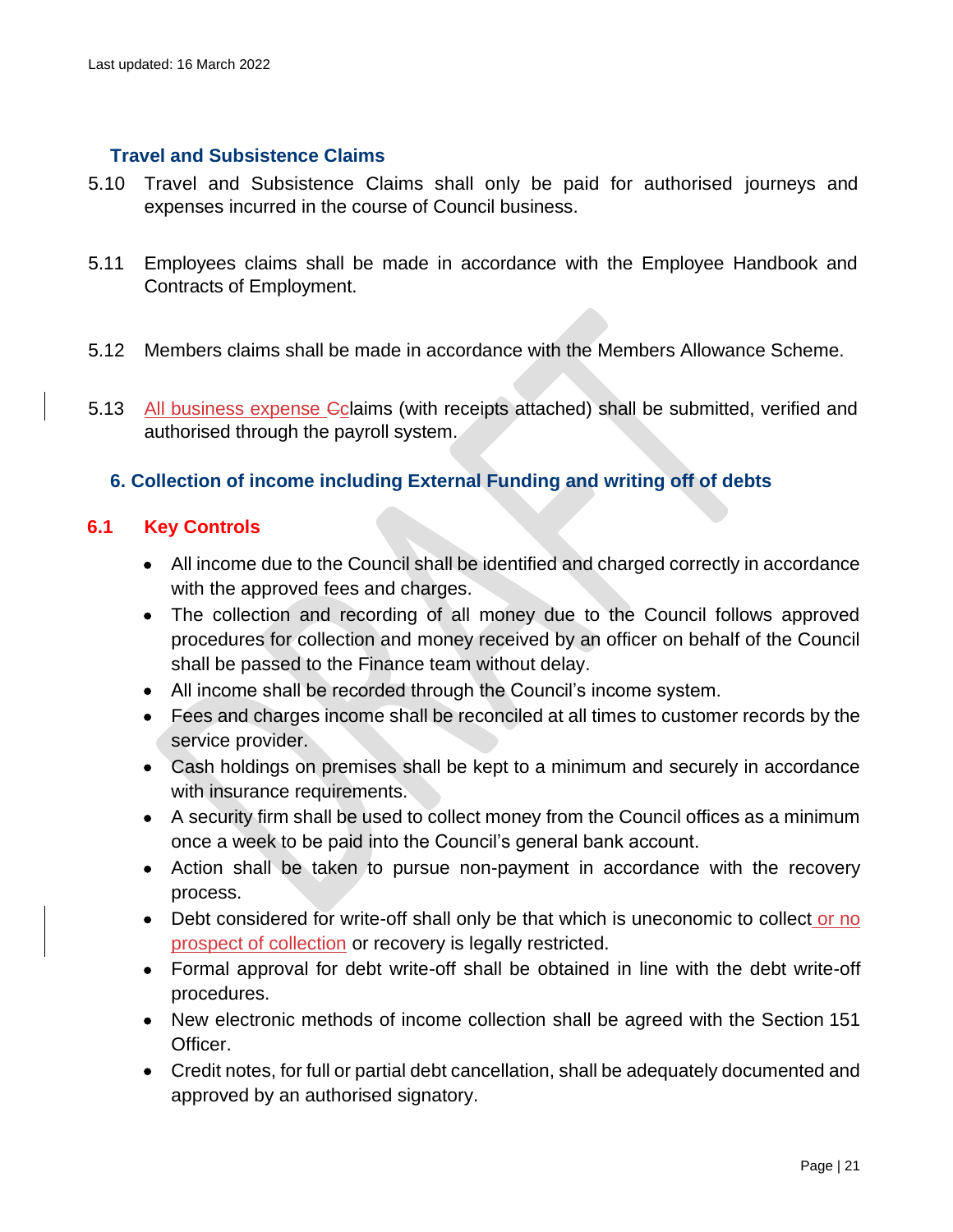- 6.2 The fees and charges shall be:
	- reviewed as part of the budget process or, where appropriate, more frequently.
	- approved by the Section 151 officer in consultation with the relevant Portfolio Holders unless covered by a delegated authority and reported annually to Full Council for information as part of the budget report.
	- Budget Holders shall ensure that up-to-date fees and charges are published.
- 6.3 Income shall only be collected using methods and channels approved by the Section 151 Officer.
- 6.4 Income shall be collected at the point of service wherever possible, by the most cost effective approved means.
- 6.5 Value Added Tax (VAT) shall be added to charges where statutorily required and be itemised separately on the receipt in line with HMRC requirements. It is the budget holder's responsibility to ensure that the correct VAT is applied.
- 6.6 Officers who process card transactions shall comply with the Council's Payment Card Security Policy and Procedures.
- 6.7 Refunds of debit/credit card payments shall be processed back to the card used to make the payment.
- 6.8 Refunds shall not be made by the officer taking the original payment, unless supervised and checked by an officer independent of the transaction.
- 6.9 Income due for the financial year should be collected or invoiced in advance of year end. Where income is still due but not received or invoiced the income shall be accrued in accordance with the year-end closedown guidance.
- 6.10 Budget Holders shall be responsible for collection of all income due to their service area, inclusive of grants, contributions, commuted sums, sales, fees, charges and rents, in cash or credit form.
- 6.11 Debts originated by the service are the responsibility of that service and shall be pursued in accordance with the Council's debt recovery procedure.

# <span id="page-21-0"></span>**Debt Write-off**

6.12 Where debt is uneconomic to collect or there is no prospect of collection or is legally restricted the debt will be written off by the Section 151 Officer.

# <span id="page-21-1"></span>**External Funding**

6.13 External funding shall only be applied for or accepted if it meets the corporate priorities and the Financial Regulations.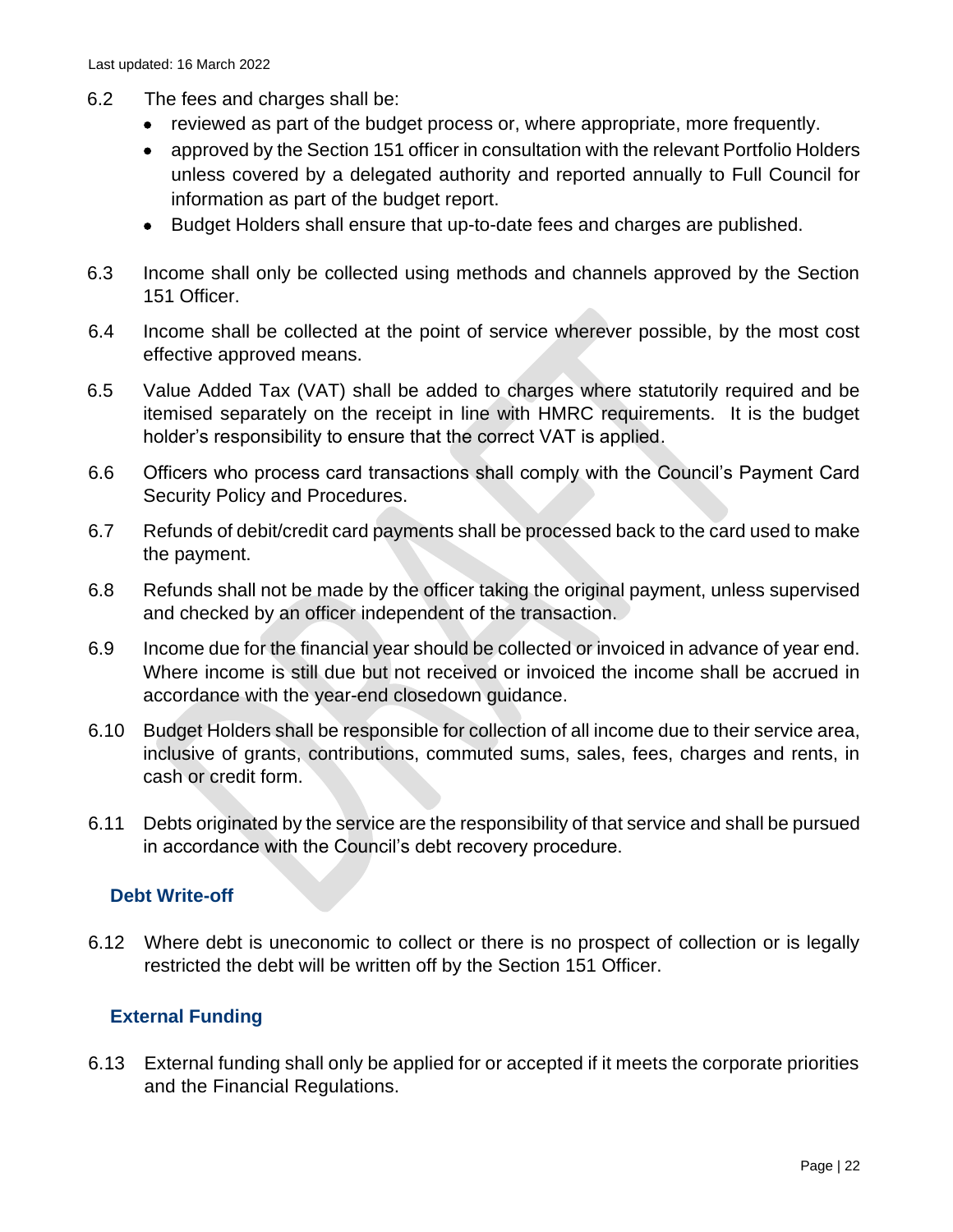- 6.14 The costs, risks and obligations associated with preparing a bid shall be fully identified and not outweigh the benefits of receiving additional funding.
- 6.15 Matched-funding requirements going into future years shall be considered prior to entering into the agreement to ensure funds are available to meet future obligations.
- 6.16 The Section 151 Officer shall be notified of all external bids and confirmation of funding.
- 6.17 Copies of original documentation confirming funding allocations shall be forwarded to the Section 151 Officer.
- 6.18 In securing external funding officers shall ensure that:
	- All costs associated with bidding are financed from the relevant service budget unless the Executive has specifically approved alternative funding arrangements.
	- The matched funding or sponsoring organisation scheme requirements are considered prior to entering into the agreements and that future revenue budgets reflect these requirements.
	- The external funder's audit requirements are fully understood and are achievable to ensure conditions of funding and any statutory requirements are complied with.
	- Funds are received from only appropriate sources and that their purpose is clearly documented.
	- The project to be sponsored by the funding is properly project planned and progress reported in accordance with the project plan.
	- Expenditure is properly incurred in accordance with the funding documentation.
	- Organisations making donations or providing sponsorship are registered with the Head of Policy and Governance for transparency.
	- All claims for funds are made by the due date.
	- All funding notified by external bodies is received and properly recorded in the Council's accounts.
	- The funding is applied in accordance with the agreed criteria and that all expenditure is properly incurred and recorded.
	- Internal Audit Client Manager is consulted before accepting external funds.
- 6.19 Community Infrastructure Levy (CIL)/Section 106 receipts
	- All receipts received shall be held and accounted for in accordance to the stipulations, conditions and restrictions in each individual agreement.
	- The collecting service shall notify the Section 151 Officer of the receipt of money and forward the individual agreements to the Finance Team.
	- Receipts shall only be used for the permitted purpose.
	- CIL/Section 106 agreements shall be recorded on a register and regularly reviewed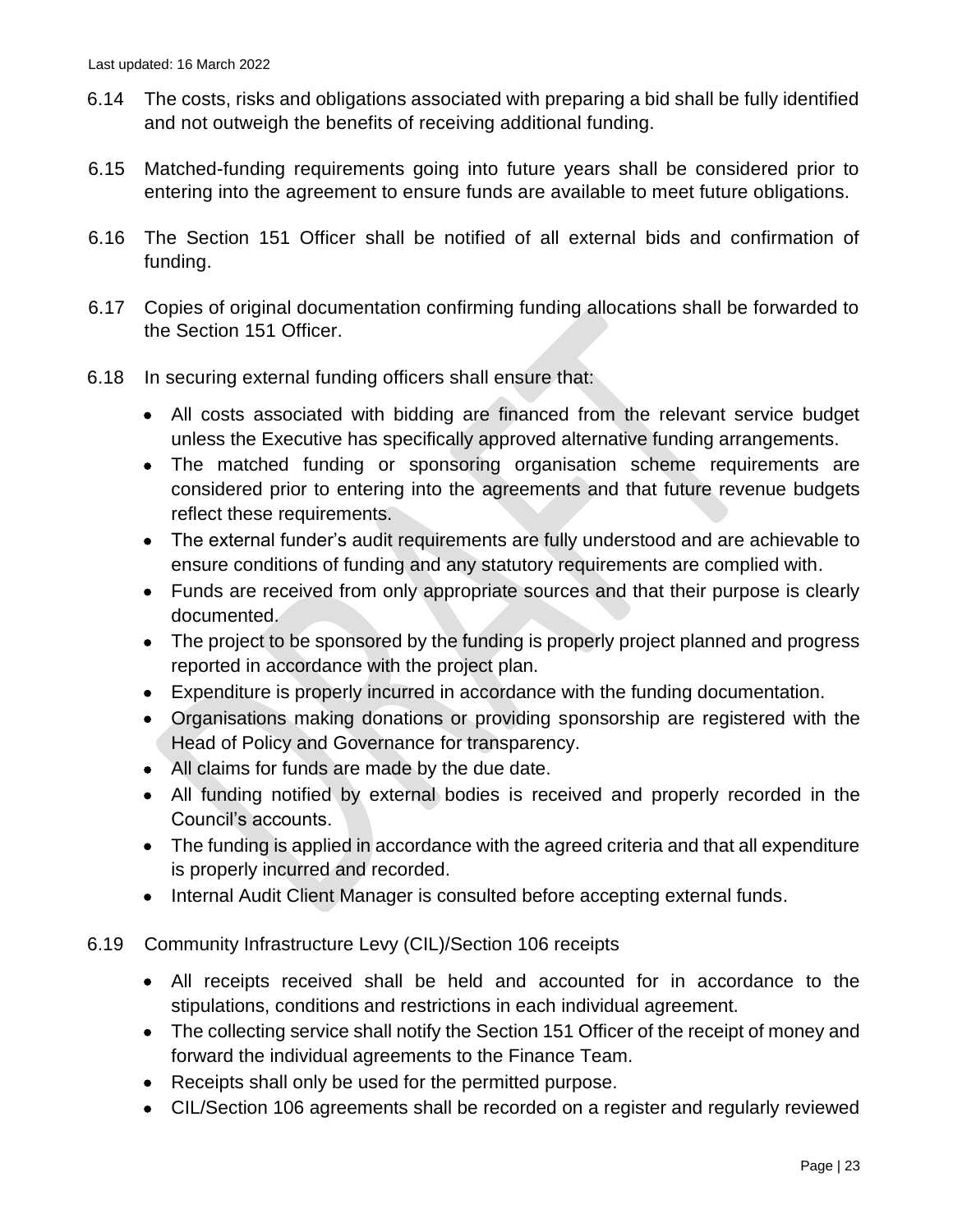for action.

• CIL/Section 106 receipts shall only be transferred to a third party for qualifying expenditure and with a Terms of Application Agreement signed by the third party and the Council.

# <span id="page-23-0"></span>**7. Security of assets**

# **7.1 Key Controls**

- The Estates and Valuation Manager shall maintain a property database for all land and buildings owned or leased by the Council.
- Officers shall be responsible for the care and custody of all buildings, vehicles, equipment, furniture, stock, inventories, cash and information under their control.
- Officers shall record a description and location in an inventory in the form required by the Section 151 Officer.
- Officers shall be responsible for the proper security of all assets and ensuring they are appropriately marked as Council property and included in the Council's insurance schedule.
- Officers shall complete a check and reconciliation of their stock and inventories at year end and, as requested by Section 151 Officer, verify location, condition and reasonableness levels.
- Surpluses or deficiencies shall be dealt with in consultation with the Section 151 Officer.
- No Council owned asset shall be available for personal use by an officer without authority of the Section 151 Officer.

# <span id="page-23-1"></span>**Land and Buildings**

- 7.2 Land and Buildings shall be included in the Council's Asset Register where the assets have a value in excess of the Council's de-minimis levels as set out in the Accounting Policies, otherwise registered on the de-minimis register.
- 7.3 Land and Buildings shall be valued in accordance the CIPFA *Code of Practice on Local Authority Accounting in the United Kingdom*.
- 7.4 Land and Buildings assets shall be valued by a Royal Institute of Chartered Surveyors (RICS) qualified valuer.

# <span id="page-23-2"></span>**Leases**

- 7.5 Lessees and other prospective occupiers of Council land and buildings shall not be given possession or gain entry without a lease agreement.
- 7.6 A Lease Register shall be maintained and updated on a regular basis and at least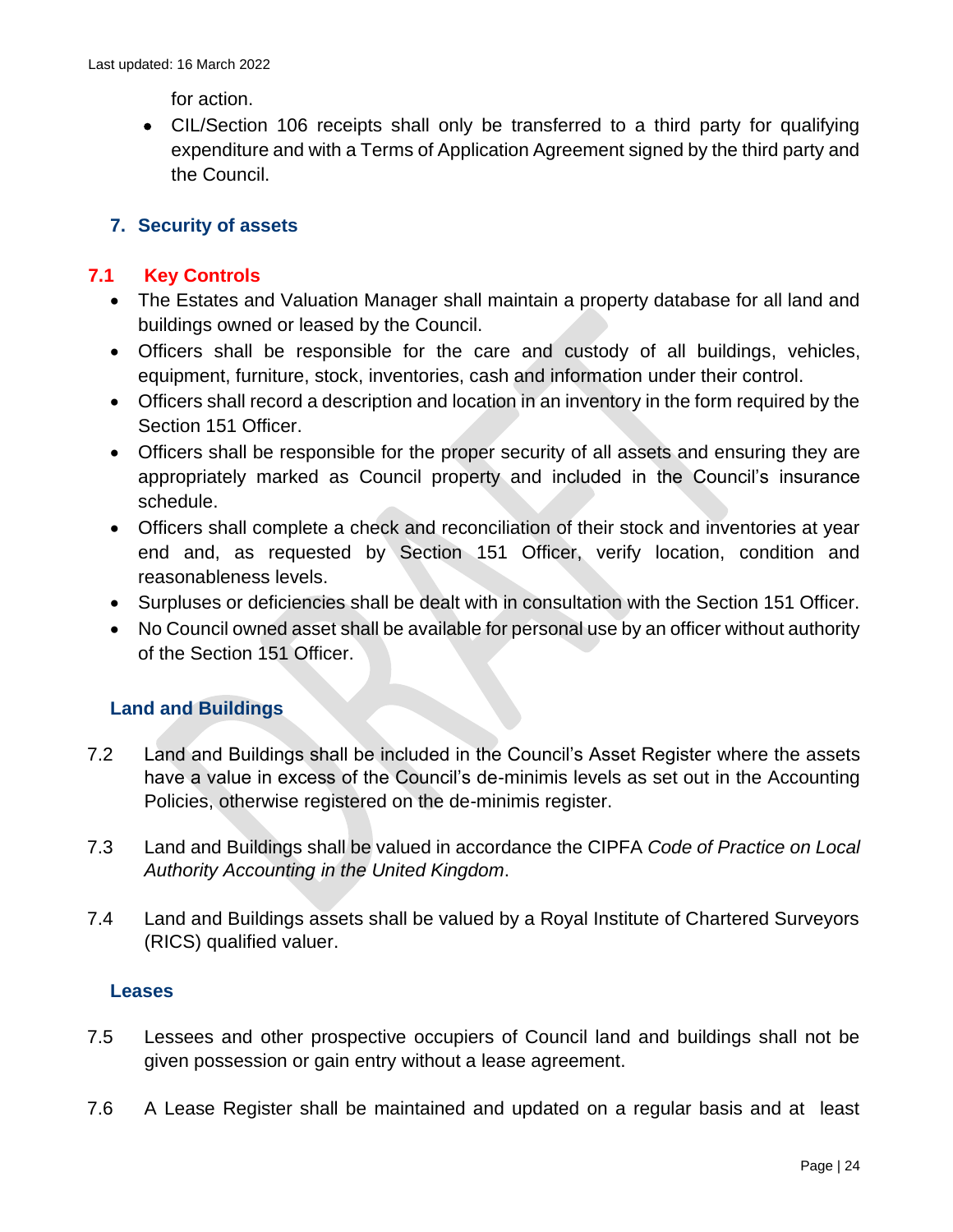annually.

- 7.7 The Lease Register shall identify whether the lease is an operating lease or a finance lease.
- 7.8 Lease terms shall be renegotiated and/or terminated prior to expiry.
- 7.9 Lease income shall be reconciled to the Lease Register at all times.
- 7.10 Contracts entered into shall be reviewed for lease implications.
- 7.11 Any leases within a contract shall be reported to the Finance Team.

# <span id="page-24-0"></span>**Acquisitions and Disposals**

7.12 Acquisitions and Disposals of Land and Buildings shall be made in accordance with the Section 151 Officer determination with supporting evidence of best value consideration being documented.

#### <span id="page-24-1"></span>**8. Risk Management and Insurance**

8.1 All officers have a role in the identification of risks in the planning and delivery of services.

#### **8.2 Key Controls**

- Procedures and controls are in place to identify, assess, prevent or contain material known risks and these procedures are operating effectively throughout the Council.
- A monitoring process is in place to regularly review the effectiveness of risk procedures and controls.
- Managers are responsible for managing relevant risks in accordance with the risk policy.
- Acceptable levels of risk are determined and insured against where appropriate.
- Provision is made where appropriate for losses that might result from unmitigated risks.
- Procedures are in place to investigate claims within required timescales.
- The Council has identified business continuity plans for implementation in the occurrence of an event that results in significant loss or damage to its resources.
- 8.3 Officers Responsibilities:
	- To consult the Section 151 Officer and the Borough Solicitor on the terms of any indemnity that the authority is requested to give.
	- Not to admit liability or make any offer to pay compensation that may prejudice the assessment of liability in respect of any insurance claim.
	- To ensure that all contractors or consultants employed have adequate insurance in place, as defined by the Section 151 Officer and the Borough Solicitor, to cover the risks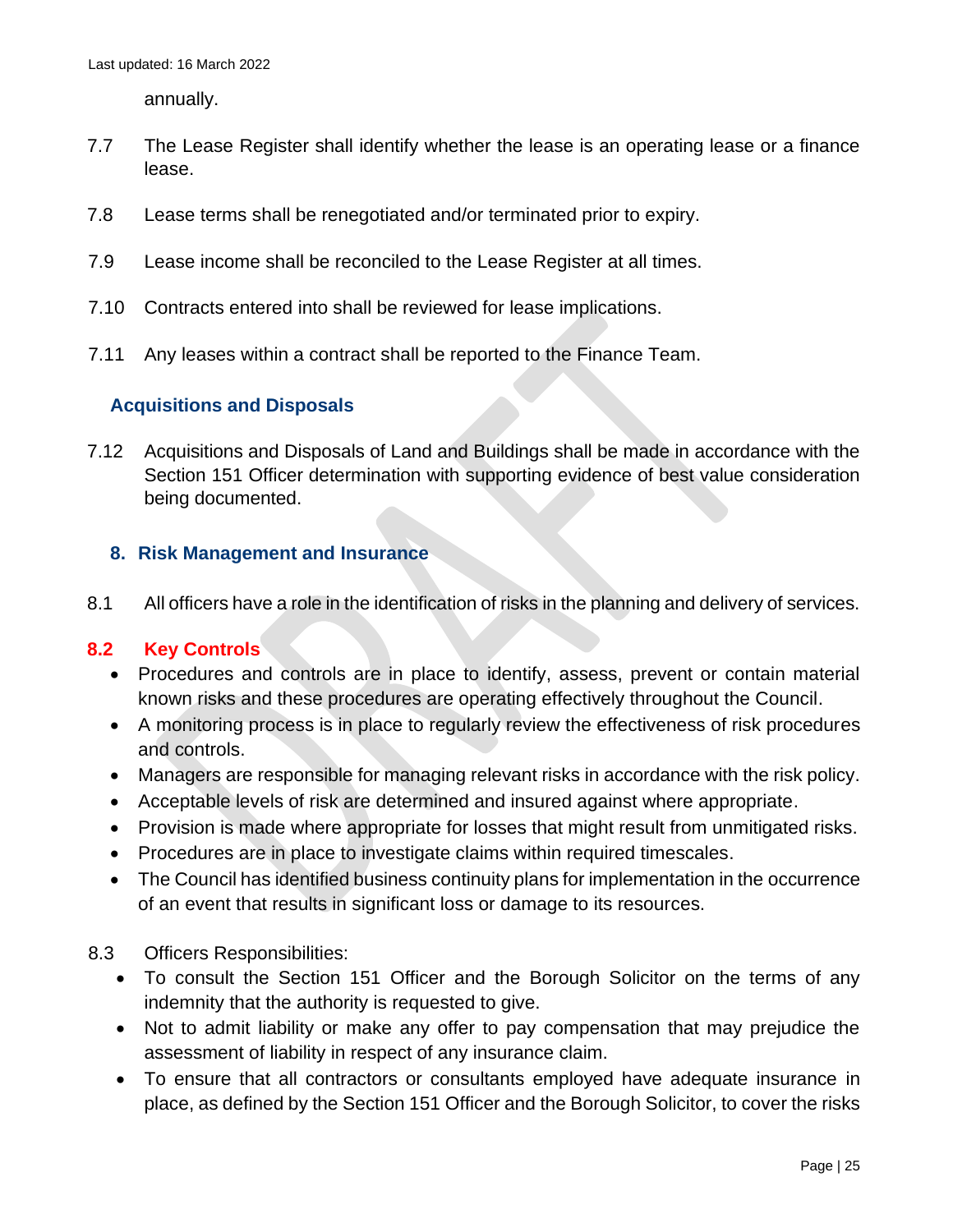associated with the contract.

- To take responsibility for risk management within their service area, having regard to advice from the Section 151 Officer and other specialist officers and ensure there are regular reviews of risk.
- To notify the Section 151 Officer of all:
	- o new risks, properties or vehicles that require insurance
	- o any alterations affecting existing insurances
	- $\circ$  loss, liability or damage that may lead to a claim against the Council.
- To identify, evaluate and report on key risks associated with policy decisions and service developments, and in the preparation of service plans, in accordance with the Council's agreed risk framework within the Risk Management Policy.
- To identify and evaluate risks before entering any form of partnership with organisations or individuals.

#### <span id="page-25-0"></span>**Insurance**

- 8.4 Insurance cover shall be through the Council appointed external insurance provider.
- 8.5 An annual review and assessment shall be done to ascertain the amount of insurance cover to be maintained, taking specialist advice as necessary.
- 8.6 Heads of Service shall keep suitable records to ensure that inspections of engineering plant under their control are carried out by the Insurance Company within the periods prescribed and shall take any necessary action arising there from.
- 8.7 Any failure by the Council's insurers to carry out such inspections shall be notified to the Section 151 Officer.
- 8.8 Heads of Service shall ensure that employees or anyone covered by the Council's insurance, are aware that they should not admit liability or make an offer to pay compensation that may prejudice the assessment of liability in respect of any insurance claim.

#### <span id="page-25-1"></span>**9. Banking arrangements**

#### **9.1 Key Controls**

- Electronic banking systems administration access shall be independent from system users.
- Access to passwords and controlled stationery shall be secured.
- An approved list shall be maintained of officers authorised to undertake bank transactions and release money by other methods of payment (including BACS runs).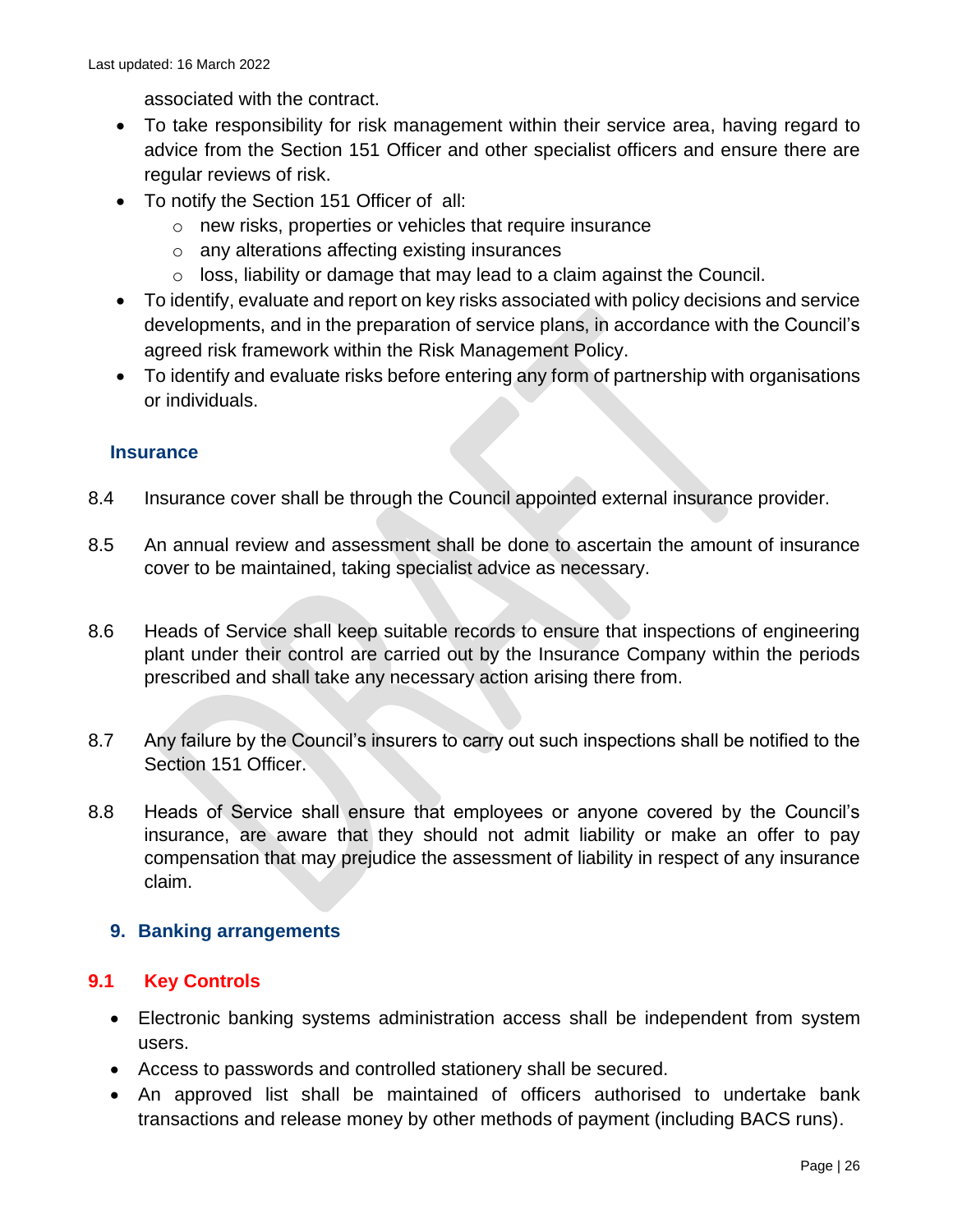- An authorised list of nominated officers fulfilling the role of bank signatory shall be maintained.
- Bank accounts shall not be opened or closed without the authorisation of the Section 151 Officer.
- Bank accounts shall be in held in the name 'Waverley Borough Council'.
- An audit log of bank authorisations shall be reviewed regularly by the Head of Finance.
- 9.2 The Section 151 Officer shall:
	- Maintain an overview of the banking arrangements and services;
	- Approve the opening of all bank accounts;
	- Approve signatories and authorisers for all Council operated bank accounts;
	- Approve corporate credit cards together with instructions for their use;
	- Approve the use of payment cards and online shopping accounts;
	- Approve new merchants for cash collection;
	- Approve the use of new ways of cash-less transacting; and
	- Approve arrangements for the secure transit of cash and cheques.
- 9.3 Credit Cards:
	- The corporate credit cards shall only be used in exceptional circumstances and only up to the limit on the account.
	- Supporting documentation, including a VAT invoice where possible, shall be provided to the Section 151 Officer.
	- Normal purchasing procedures still apply with the exception of raising a purchase order in the Finance System.

# <span id="page-26-0"></span>**10. Treasury Management (Investments, borrowing and trust funds)**

# **10.1 Key Controls**

- Treasury Management Strategy documenting the policies, objectives and approach to risk management of the Council's treasury management activities.
- All treasury management decisions taken in accordance with the Treasury Management Strategy, CIPFA's Standard of Professional Practice on Treasury Management and the Prudential Code.
- Approval of transactions limited to bank authority list.
- Regular treasury management investment reviews.
- Audit log of treasury management investments reviewed regularly by the Head of Finance.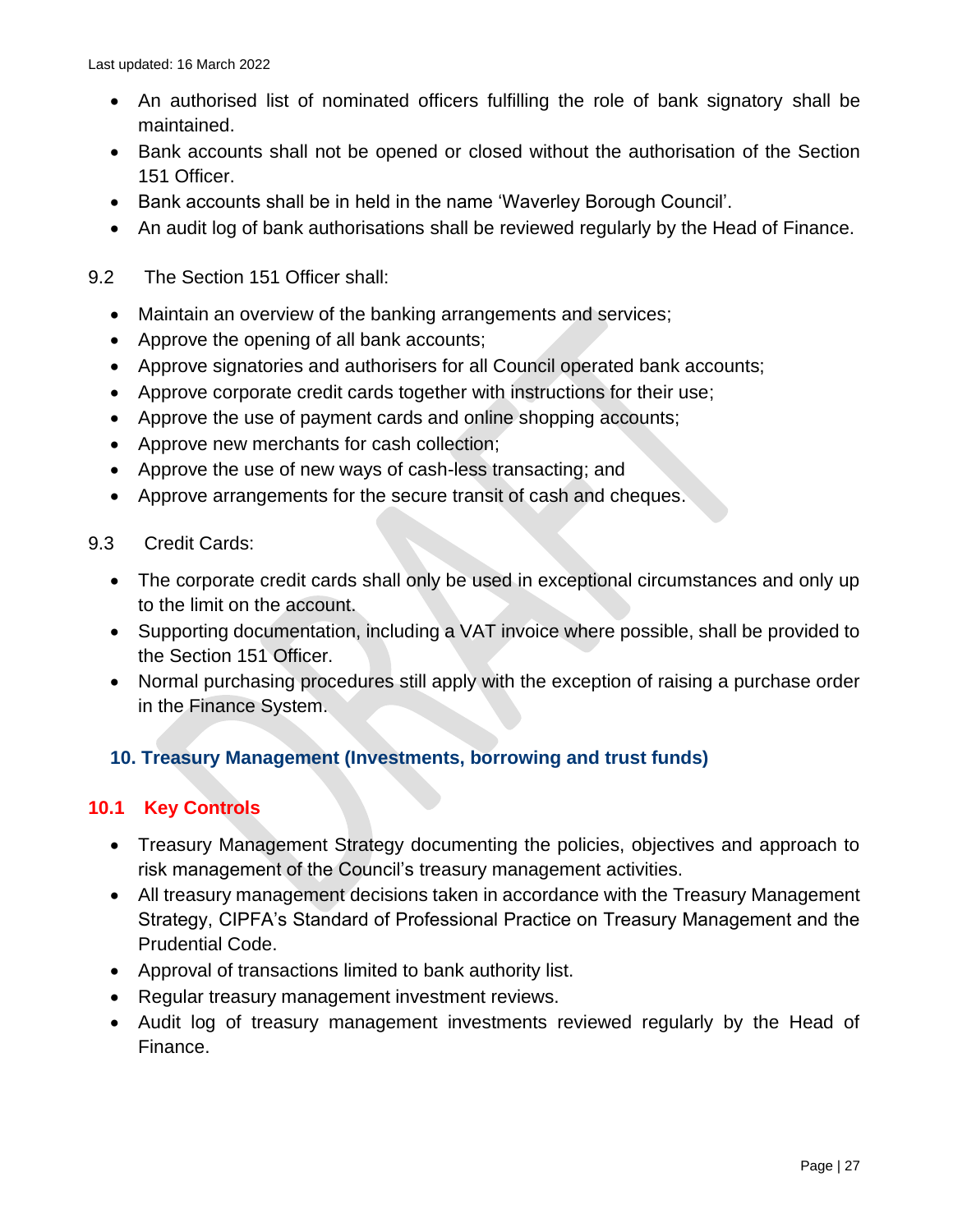#### <span id="page-27-0"></span>**Investments and Borrowing**

- 10.2 The Section 151 Officer shall be responsible for:
	- all external financing arrangement for borrowing and leasing.
	- maintaining a record of all the Council's borrowing.
	- making arrangements for the registration of any stocks, bonds and mortgages.
- 10.3 Loans to and from third parties as part of treasury management shall comply with the Treasury Management Strategy and Prudential Code.
- 10.4 Loans to third parties shall have the approval of the Executive, after consultation with the Section 151 Officer.
- 10.5 Loans to third parties shall be based on a statement of conditions, if applicable, attaching to the assistance.
- 10.6 Officers shall satisfy themselves that the recipient has received appropriate advice about their obligations.
- 10.7 Officers shall have regard to the ability of the applicant to meet the loan repayments or conditions.
- 10.8 Loans for capital assistance shall comply with 'Local Authorities (Capital Finance and Accounting)(England) Regulations 2003'.
- 10.9 The interest rate, if applicable, shall be determined by the Section 151 Officer.
- 10.10 The Council shall not offer any type of consumer credit which would require specific registration with the Financial Conduct Authority.
- 10.11 Acquisitions in companies, joint ventures, shares or other enterprises shall be in accordance with the approval of Executive and Section 151 Officer.

#### <span id="page-27-1"></span>**Trust funds and funds held for third parties**

- 10.12 Trust funds, where possible, shall be held in the Council's name.
- 10.13 All Officers acting as trustees by virtue of their official position shall deposit securities etc. relating to the Trust with the Solicitor to the Council, unless the deed otherwise provides.
- 10.14 Funds held on behalf of third parties shall be securely administered as approved by the Section 151 Officer, with records of all transactions maintained.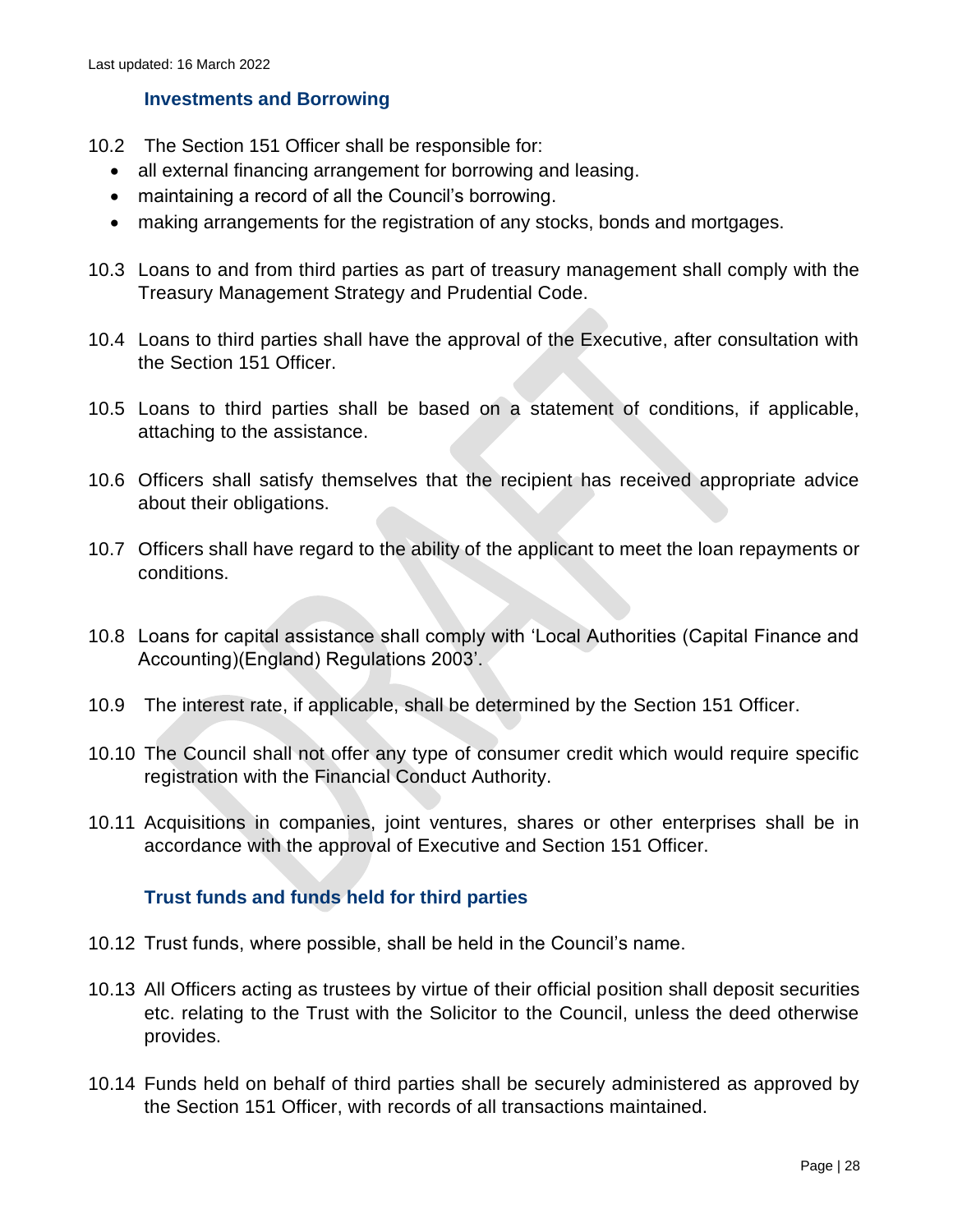- 10.15 Trust funds shall be operated within any relevant legislation and the specific requirements for each trust according to their intended purpose and as set out in the trust deed.
- 10.16 Where applicable Charity Commission guidance shall be followed in the preparation of Annual Financial Reports and deadlines for the submission of information to the Commission.

# <span id="page-28-0"></span>**11. Partnerships**

# **11.1 Key Controls**

- Partnership agreements and arrangements shall support the corporate objectives, provide value for money and not impact adversely on the services provided by the Council.
- Approval of the Section 151 Officer shall be obtained before entering into a partnership working arrangement.
- All agreements and arrangements entered into with external bodies shall be fully documented and entered on the Council's Register of Partnerships maintained by Democratic Services.
- Review and monitoring arrangements shall be in place.
- 11.2 Prior to the Council committing to enter a service, contractual or financial partnership, the risks involved in the following items shall be considered:
	- the responsibilities and commitment of the Council;
	- any financial obligations entered into;
	- the governance arrangements; and
	- any liabilities or insurance requirements.
- 11.3 The Financial Regulations shall take precedence over any financial regulations of the external body unless specifically sub-ordinated by any explicit regulations in the partnership agreement and the agreement of Full Council.
- 11.4 The Section 151 Officer shall be consulted on the key elements of funding a partnership project including:
	- a scheme appraisal for financial viability in both the current and future years;
	- risk appraisal and management;
	- resourcing, including taxation issues (especially VAT);
	- audit, security and control requirements;
	- balance carry-forward arrangements;
	- ensuring accounting arrangements are satisfactory; and
	- exit strategy and financial implications.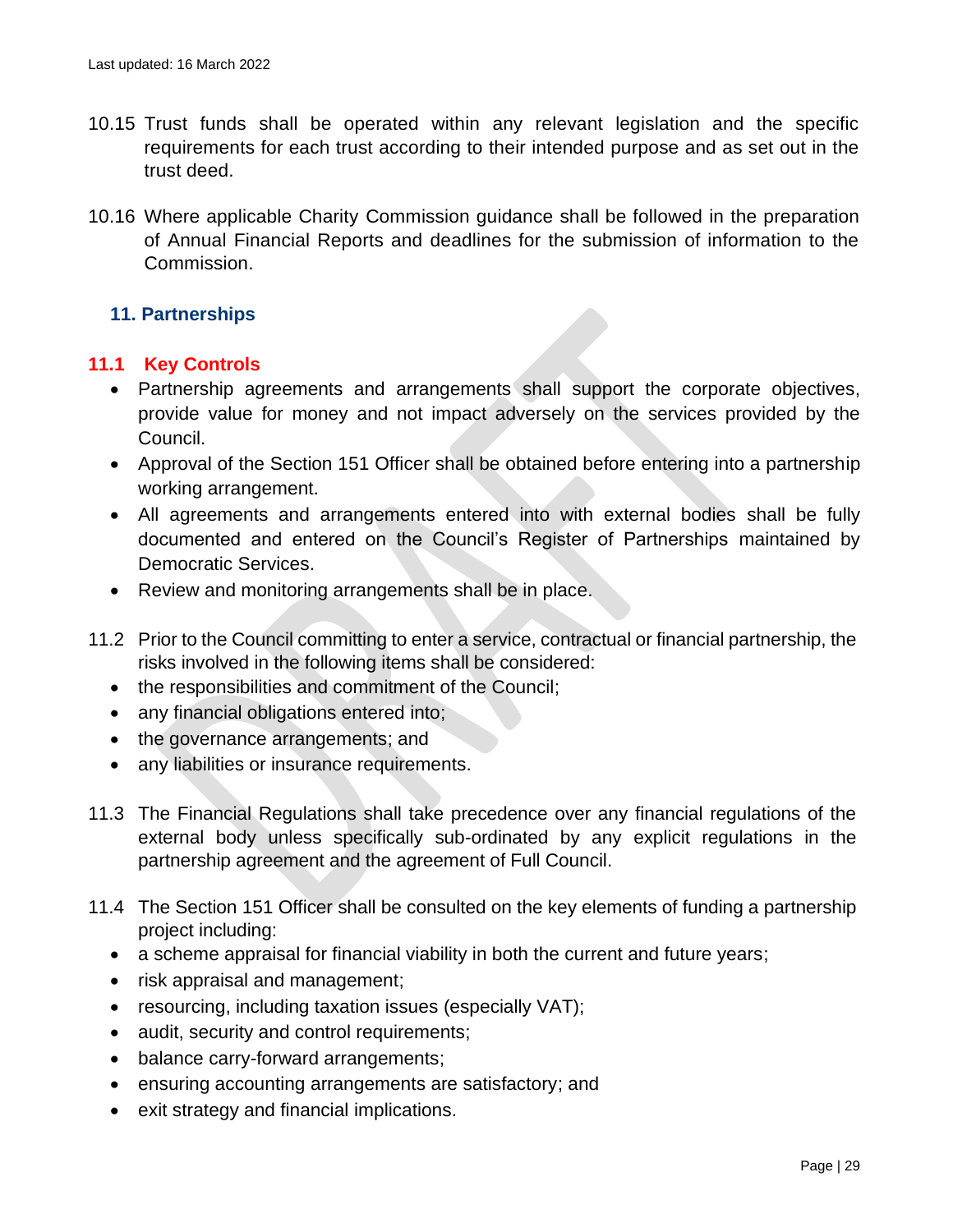# <span id="page-29-0"></span>**12. Work for Third Parties**

#### **12.1 Key Controls**

- Proposals shall be costed properly and approved by the Section 151 Officer.
- No work shall be entered into without seeking the advice of the Borough Solicitor to check it is within the Council's legal powers and that there is a clear economic case for doing the work.
- The contract shall be prepared by the Borough Solicitor or, if the other party insists on preparing the contract, the advice of the Borough Solicitor is sought.
- Appropriate insurance cover shall be arranged for any potential liabilities as a result of the agreement.
- 12.2 The Section 151 Officer shall issue guidance with regard to the financial aspects of thirdparty contracts.
- 12.3 Any work done under the third party's contractual terms of engagement rather than the Council's shall be agreed by the Section 151 Officer.
- 12.4 No contract entered into shall be subsidised by the Council.

#### <span id="page-29-1"></span>**13. The powers and duties of Internal Audit**

13.1 Internal Audit is an independent and objective appraisal function established by the Council for reviewing the system of internal control. It examines, evaluates and reports on the adequacy of internal control as a contribution to the proper, economic, efficient and effective use of resources.

# **13.2 Key Controls**

- Internal Audit Charter.
- Annual Audit Plan.
- Set of internal controls for systems and processes that are agreed by Internal Audit and reviewed regularly for effectiveness.
- Process for investigating, reporting and subsequent action regarding any suspected irregularity.
- An effective internal audit function that is properly resourced.
- 13.3 Internal Audit Client Manager shall:
	- Prepare the annual Internal Audit Plan which takes account of the characteristics and relative risks of the activities involved.
	- Report to Audit Committee on the progress against the annual Internal Audit Plan.
	- Review, appraise and report on the extent of compliance with, and effectiveness of,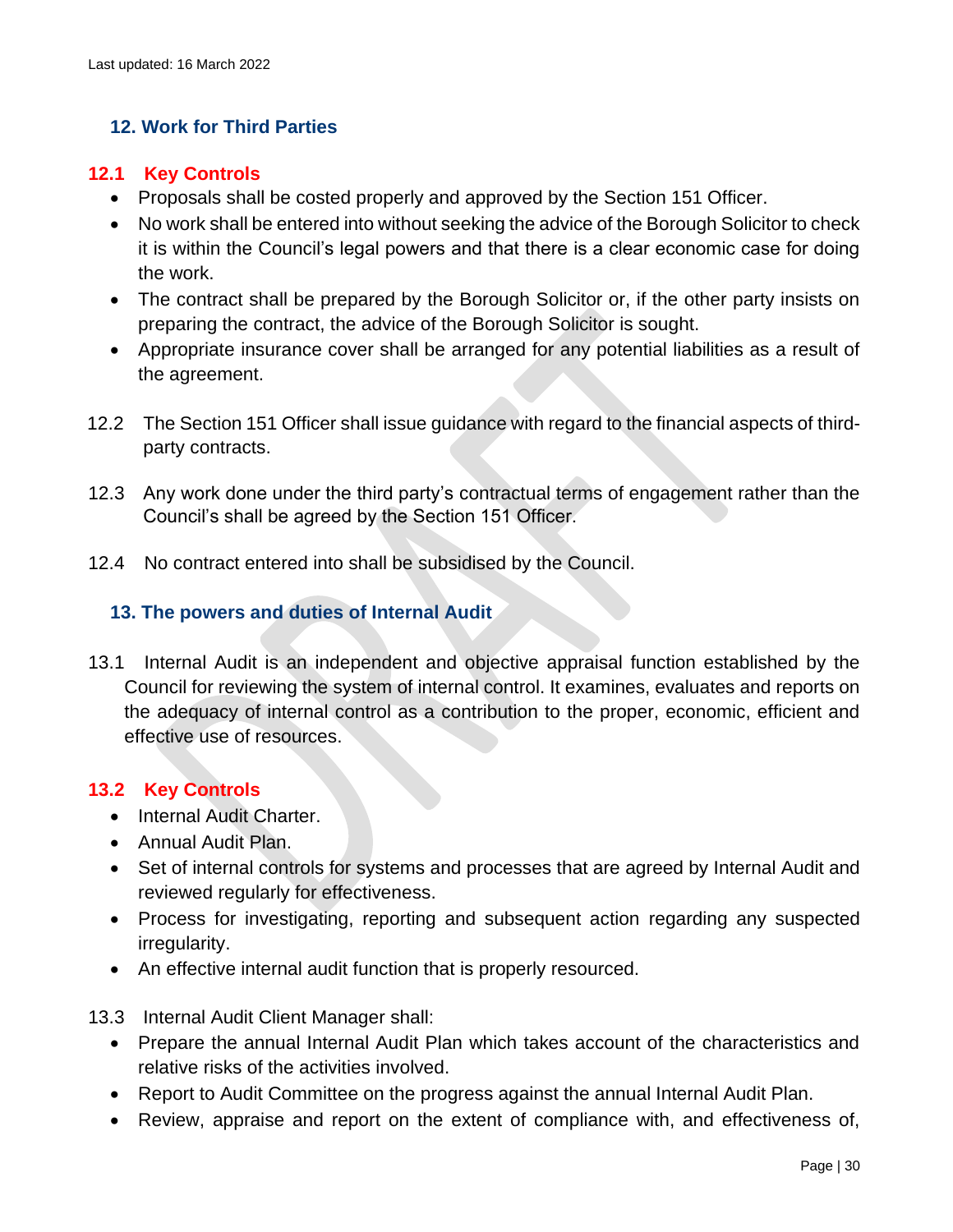relevant policies, plans and procedures (internal controls).

- Review the adequacy and application of financial and other related management controls.
- Make arrangements for investigation, reporting and subsequent action regarding any suspected irregularity.
- Ensure that all internal audits are documented in a written report.
- Require officers to implement all agreed actions in a timely and efficient manner.
- Report non-compliance with agreed audit recommendations to the Audit Committee.

13.4 Internal Audit has authority to:

- Access all Council premises, records, documents, and correspondence and control systems.
- Require any officer or Member to supply information and explanation considered necessary concerning any matter under consideration in the course of undertaking internal audit investigations.
- Require any officer to account for cash, stores or any other authority asset under their control.
- Access records belonging to third parties, such as contractors, when required.
- Request and receive explanations as necessary concerning any matters under consideration.

13.5 Officer's responsibility:

- All officers have a personal responsibility with regard to the protection and confidentiality of information.
- To ensure that any agreed actions arising from audit recommendations are carried out in a timely and efficient fashion.
- To notify the Section 151 Officer immediately of any suspected fraud, theft, bribery, irregularity, improper use or misappropriation of Waverley Borough Council's property or resources. Pending investigation and reporting, the Director and Service Head shall take all necessary steps to prevent further loss and to secure records and documentation against removal or alteration.
- To ensure that new or changes in the form of systems for maintaining financial or personal records, or records of assets are agreed by the Internal Audit Client Manager and Section 151 Officer prior to implementation.
- To ensure they have a clear understanding of the benefits of sound controls and their responsibilities in compliance.

# <span id="page-30-0"></span>**14. Fraud and Corruption**

# **14.1 Key Controls**

• Anti-fraud, Bribery and Corruption Policy.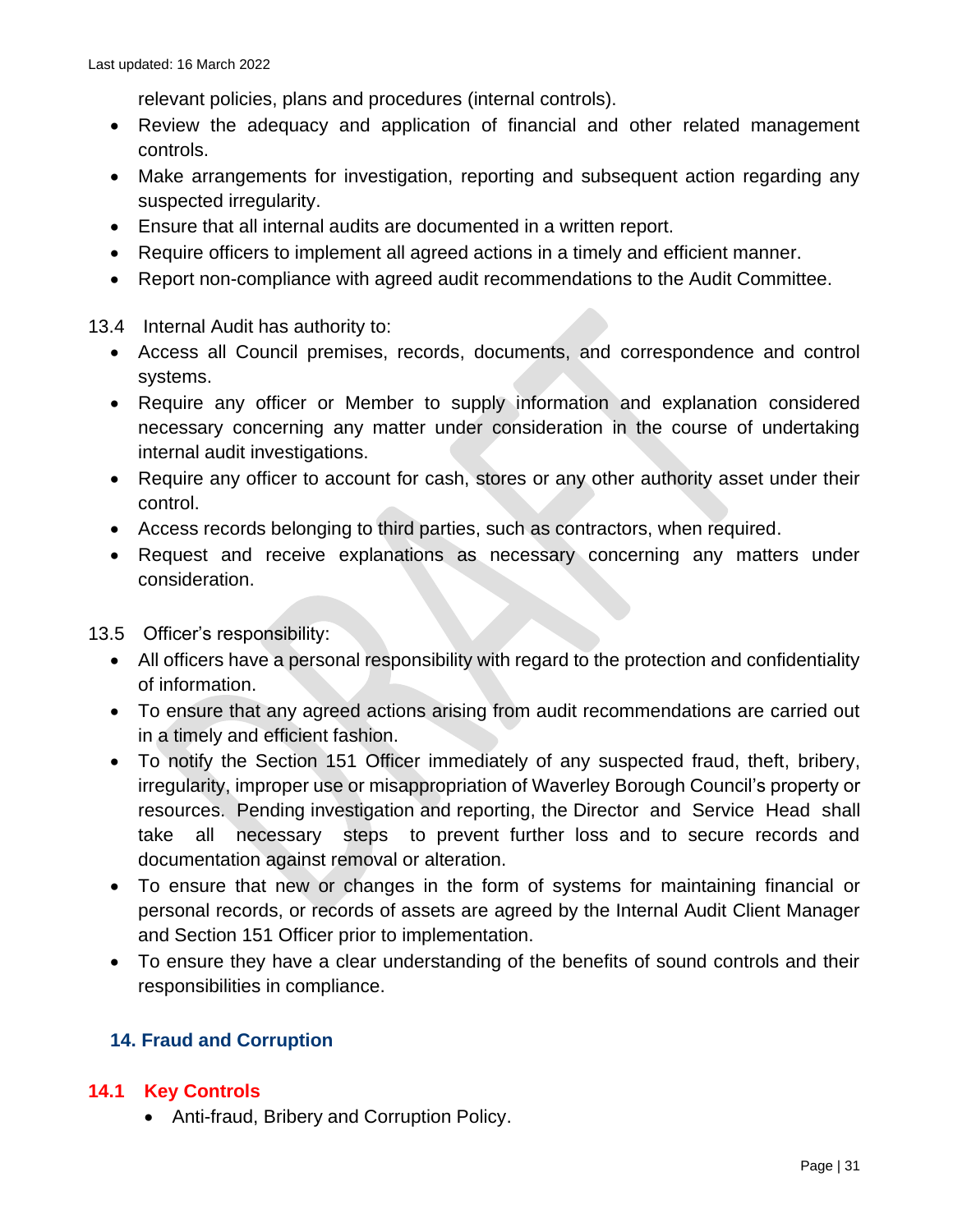- Process for investigating, reporting and subsequent action regarding any suspected fraud and corruption.
- 14.2 The Section 151 Officer shall be responsible for maintaining an Anti-fraud, Bribery and Corruption Policy.
- 14.3 Heads of Service shall ensure their staff are aware of, and comply with, the Anti-fraud, Bribery and Corruption Policy.
- 14.4 Officers shall notify the Section 151 Officer immediately of any suspected fraud, theft, bribery, irregularity, improper use or misappropriation of Waverley Borough Council's property or resources.
- 14.5 Pending investigation and reporting, the Director and Service Head shall take all necessary steps to prevent further loss and to secure records and documentation against removal or alteration.
- 14.6 The Section 151 Officer shall notify the Audit Committee chair immediately of any suspected fraud, theft, bribery, irregularity, improper use or misappropriation of Waverley Borough Council's property or resources.

# <span id="page-31-0"></span>**16. Declarations of Interest, Gifts and Hospitality**

#### 16.1 **Key Controls**

- Full requirements and guidance for Members and officers are set out in the relevant Codes of Conduct.
- Registers of interests are maintained for Members and officers.
- Registers of gifts and hospitality are maintained for Members and officers.
- Registers are inspected at least annually by external audit.
- 16.2 Members and officers shall report financial or other inducements, offered or received from an individual or organisation trying to influence the business of the Council to the Section 151 Officer and Internal Audit Client Manager.
- 16.3 Member and officers shall record any interests or gifts and hospitality received or declined in the Gift register maintained by Democratic Services.
- 16.4 The Section 151 Officer and Heads of Service shall ensure staff are aware of the requirement and the guidance for registering interests, gifts and hospitality.
- 16.5 Investigations that indicate improper behavior may result in disciplinary action.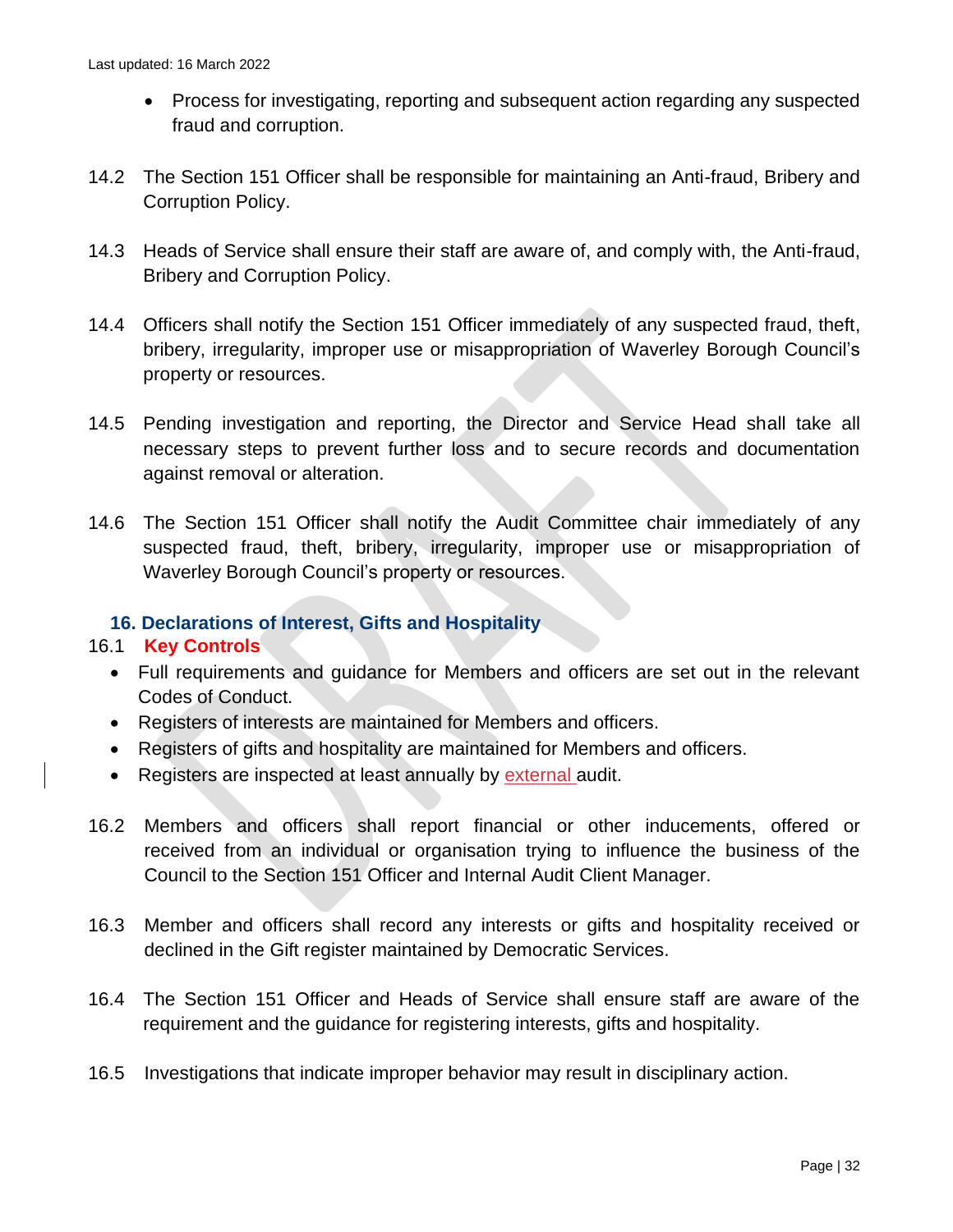# **17. Anti Money Laundering**

# <span id="page-32-0"></span>17.1 **Key Controls**

- Full requirements and guidance for Members and officers are set out in the Anti Money Laundering Policy.
- Head of Finance is the designated Money Laundering Reporting Officer ("MLRO") to receive disclosures from employees of money laundering activity (their own or anyone else's).
- There is a procedure in place to enable the reporting of suspicions of money laundering.
- 17.2 The Council and its employees shall establish internal procedures to prevent the use of their services for money laundering as set out in Proceeds of Crime Act 2002, the Terrorism Act 2000 and the Money Laundering Regulations 2007.

#### <span id="page-32-1"></span>**Document Improvement**

The Council welcomes comments and feedback on its policies and procedures. Please contact Rosie Plaistowe-Melham and Accountancy if you have any comments.

#### <span id="page-32-2"></span>**Related information**

- <span id="page-32-3"></span>**- [Contract Procurement Rules](https://www.waverley.gov.uk/Portals/0/Documents/services/business-and-licensing/doing-business-with-the-council/Contract%20Procurement%20Rules%20-%20CPRs%20-%20February%202020.pdf?ver=ZxL7zm8o1kCzig3OBdNHjQ%3d%3d)**
- <span id="page-32-4"></span>**- [Anti-Money Laundering Policy](https://waverleybc.sharepoint.com/:b:/r/sites/corppolicy/corppol/Anti%20Money%20Laundering%20Policy.pdf?csf=1&web=1&e=ARjWxF)**

#### <span id="page-32-5"></span>**Annexes**

- 1. Glossary
- 2. Scheme of Virement
- 3. Supplementary Estimate Form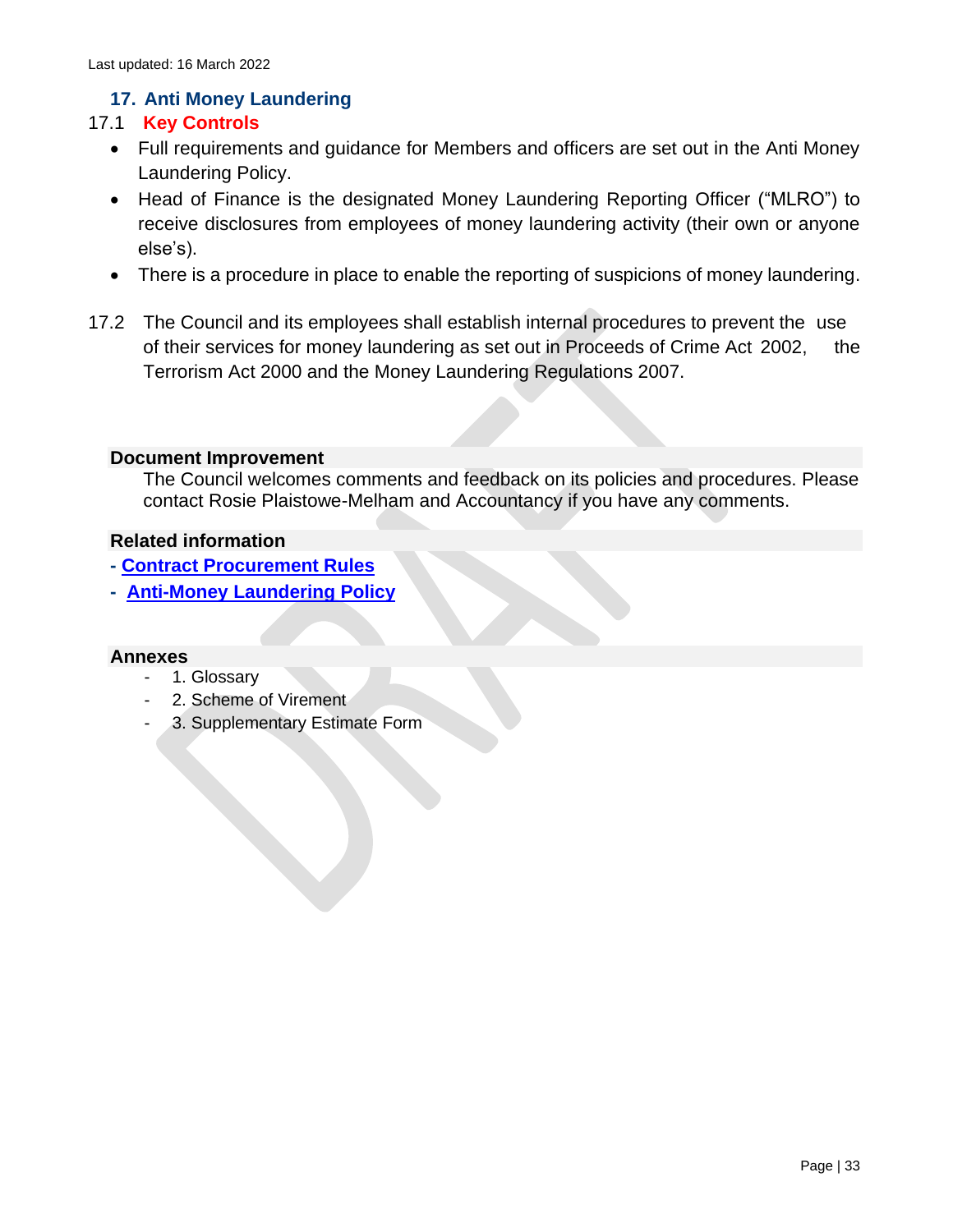#### <span id="page-33-0"></span>**Annexe 1 - Glossary**

| Accounting record           | Accounting records are key sources of information and                                            |
|-----------------------------|--------------------------------------------------------------------------------------------------|
|                             | evidence used to prepare, verify and/or audit the financial                                      |
|                             | statements. They also include documentation to prove asset                                       |
|                             | ownership for creation of liabilities and proof of monetary and                                  |
|                             | non-monetary transactions.                                                                       |
| <b>Annual Financial</b>     | A comprehensive report on the Council's activities for the                                       |
| Report                      | preceding financial year including the Section 151 Officer's                                     |
|                             | commentary, Statement of Accounts, Annual Governance                                             |
|                             | Statement and Audit opinion.                                                                     |
| <b>Annual Governance</b>    | A statement describing how the Council's corporate                                               |
| <b>Statement</b>            | governance arrangements have been working over the                                               |
|                             | financial year.                                                                                  |
| Asset                       | Any object, tangible or intangible, that is of value to its owner.                               |
|                             | Tangible assets include land and buildings, plant and                                            |
|                             | machinery, fixtures and fittings & stock. Intangible assets                                      |
|                             | include<br>goodwill,<br>patents, licences, copyrights<br>and                                     |
|                             | trademarks.                                                                                      |
| <b>Asset Register</b>       | A schedule of all Council assets including asset information                                     |
|                             | and values.                                                                                      |
| Authorised limit            | A limit that sets the level up to which an officer has authority                                 |
|                             | to undertake the activity.                                                                       |
| <b>Authorised Signatory</b> | List of officers authorised to make financial transactions.                                      |
| List                        | Head of Service approval is required before an officer may                                       |
|                             | be included in the List.                                                                         |
| <b>BACS</b>                 | Bank Automated Credit Service, electronic funds transfer<br>process.                             |
| <b>Budget</b>               | A sum of money allocated for a particular purpose or an                                          |
|                             | expectation of income for a defined period of time.                                              |
| <b>Budget monitoring</b>    | Periodic review of the budget to ensure that total income and                                    |
|                             | expenditure planned at the budget stage is adhered to as far                                     |
|                             | as possible during the budget period.                                                            |
| Carry forward               | The approved transfer of an unspent budget into a future                                         |
|                             | financial year.                                                                                  |
| <b>CHAPS</b>                | Clearing House Automated Payment System (CHAPS) is a                                             |
|                             | method of transferring money between bank accounts                                               |
| <b>CIPFA</b>                | electronically.                                                                                  |
|                             | The Chartered Institute of Public Finance and Accountancy                                        |
| Contract                    | This term is used to refer to any procurement transaction or<br>planned procurement transaction. |
|                             |                                                                                                  |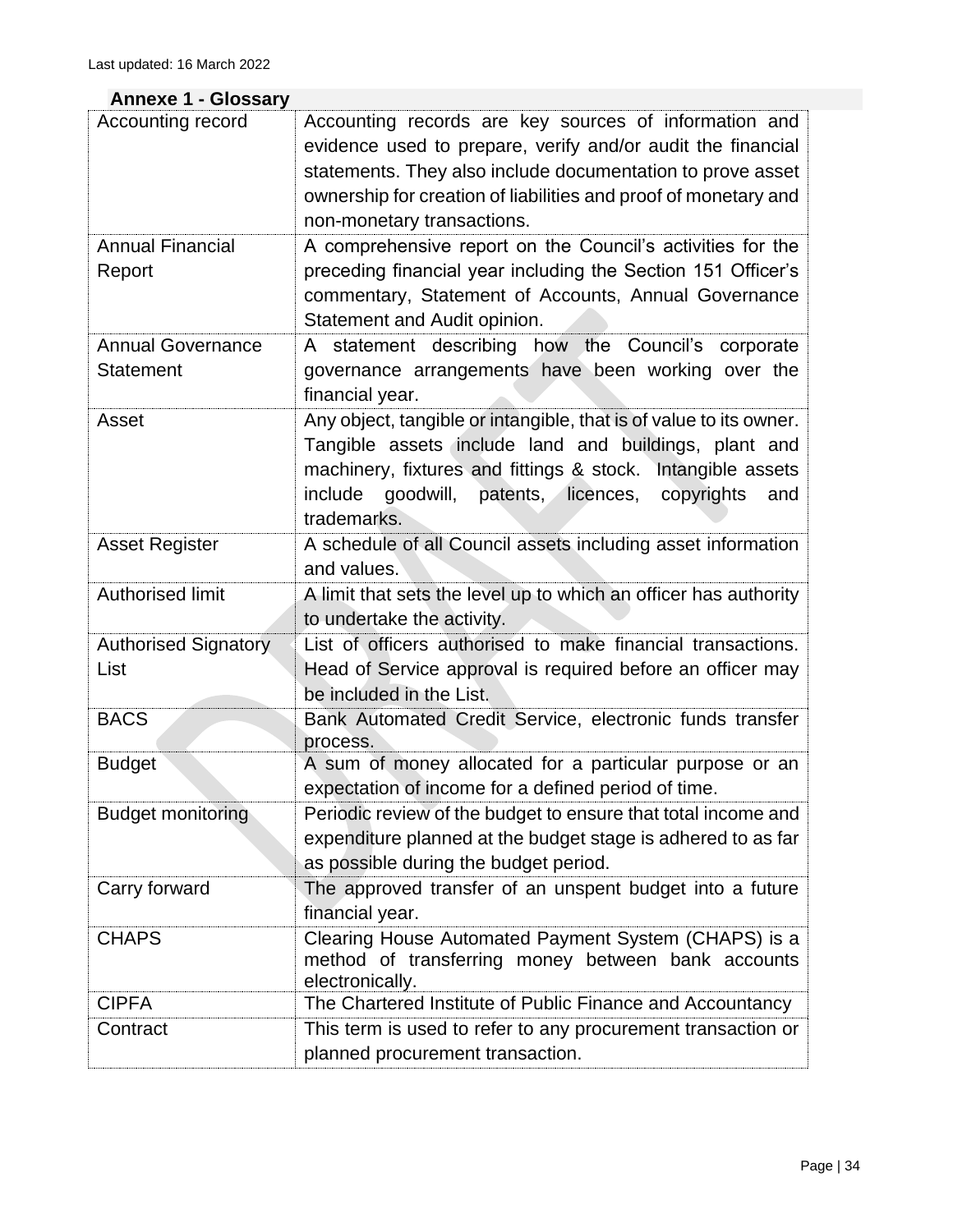| Contractor                                  | A provider or potential provider of goods, works or services.<br>Once a Contract has been placed with a supplier, that<br>supplier may be more precisely referred to as a Contractor.                  |
|---------------------------------------------|--------------------------------------------------------------------------------------------------------------------------------------------------------------------------------------------------------|
| <b>Contract Procurement</b><br>Rules (CPRs) | A set of rules that set out the minimum requirements the<br>Council must follow when procuring and/or entering into<br>Contracts for the supply of goods, works and services<br>including consultants. |
| Customer                                    | The recipient of a Council service.                                                                                                                                                                    |
| <b>Exceptions Schedule</b>                  | A list of spend for which a purchase order is not required or<br>is not appropriate.                                                                                                                   |
| Financial obligation                        | Money that a person or organisation owes and must pay at<br>a particular time.                                                                                                                         |
| <b>Financial Regulations</b>                | This refers to the set of rules that govern the way the<br>Council's finances are administered and controlled. They are<br>maintained by the Section 151 Officer.                                      |
| <b>Financial year</b>                       | The Council's financial year runs from 1 April to 31 March                                                                                                                                             |
| <b>Financial viability</b>                  | The ability to generate sufficient income to meet operating<br>payments, debt commitments and, where applicable, allow<br>for growth.                                                                  |
| <b>HMRC</b>                                 | Her Majesties Revenue and Customs, government taxation<br>department.                                                                                                                                  |
| Governance                                  | processes by which organisations are directed,<br>The<br>controlled, led and held to account.                                                                                                          |
| Job evaluation                              | A systematic way of determining the value/worth of a job in<br>relation to other jobs in the Council.                                                                                                  |
| <b>Key Financial System</b>                 | A system which interacts with the main Finance system to<br>collect income due to the Council. Key Financial systems<br>must be reconciled monthly.                                                    |
| Lease                                       | A contractual arrangement calling for the lessee (user) to pay<br>the lessor (owner) for use of an asset.                                                                                              |
| Material/Materiality                        | Materiality relates to the significance of transactions,<br>balances and errors. Financial information is material if its<br>omission or misstatement could influence the users of the<br>accounts.    |
| <b>Medium Term</b><br>Financial Plan (MTFP) | The bringing together of all known factors affecting the<br>Council into one plan covering a period of a few years into<br>the future.                                                                 |
| Member                                      | An elected Councillor                                                                                                                                                                                  |
| Officer                                     | A member of staff                                                                                                                                                                                      |
| Other systems                               | In addition to the Finance system there are other systems<br>used by the Council that contain financial information, these<br>include systems for:<br>Housing - to collect tenants rent and manage the |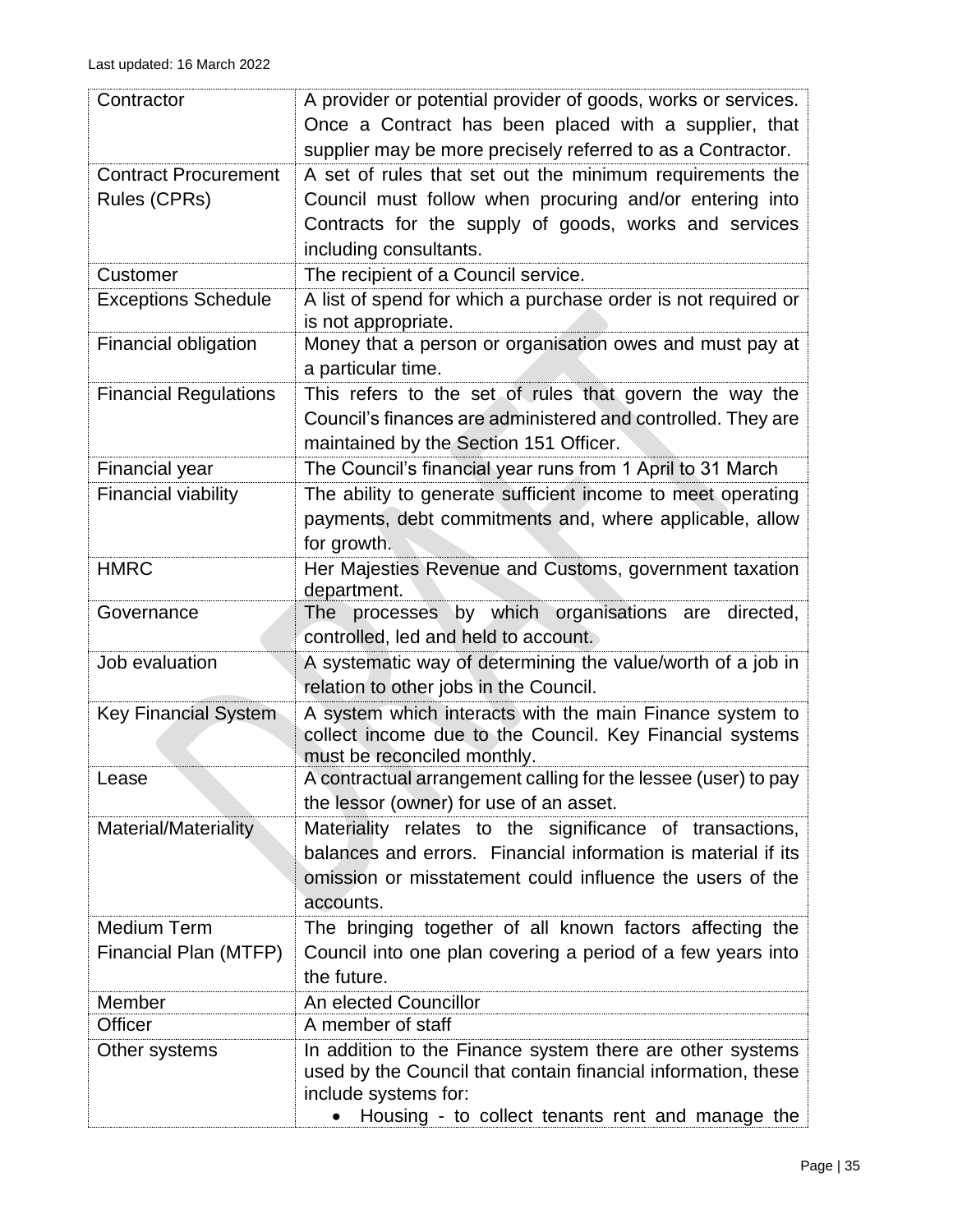|                             | repairs and maintenance of council dwellings                   |
|-----------------------------|----------------------------------------------------------------|
|                             | <b>Council Tax</b>                                             |
|                             | <b>Business Rates</b>                                          |
|                             | Planning                                                       |
|                             | Payroll                                                        |
|                             | Income                                                         |
|                             | <b>Housing Benefits</b>                                        |
|                             | <b>Land Charges</b>                                            |
| Partnership                 | An arrangement in which the Council enters into with an        |
|                             | external individual or organisation to share the benefits and  |
|                             | liabilities of the venture.                                    |
| <b>Prudential Code</b>      | CIPFA Code of Compliance for treasury management               |
| <b>Purchase Order</b>       | An official order issued by a purchaser to a seller indicating |
|                             | types, quantities and prices for products or services. It is   |
|                             | used to control the purchasing from external suppliers.        |
| Reserve                     | An amount of money kept for a particular purpose or future     |
|                             | use.                                                           |
| Scheme of Delegation        | This term refers to the council's Scheme of Delegation, which  |
|                             | specifies the extent to which the conduct of the council's     |
|                             | affairs is delegated to council officers.                      |
| Section 151 Officer         | The Section 151 officer ultimately responsible for the proper  |
|                             | administration of the Council financial<br>affairs. The deputy |
|                             | Section 151 can act on the Section 151 officers behalf on all  |
|                             | aspects of the Financial Regulations.                          |
| Supplier                    | A provider or potential provider of goods, works or services.  |
|                             | Once a Contract has been placed with a supplier, that          |
|                             | supplier may be more precisely referred to as a Contractor.    |
| <b>Terms of Application</b> | Rules, conditions or stipulations by which the parties         |
| Agreement                   | involved must abide by to receive funds.                       |
| <b>Terrier</b>              | Register of properties.                                        |
| Virement                    | A virement is the movement of existing uncommitted budget      |
|                             | to aid in the management of budgets where there is             |
|                             | insufficient available in another area.                        |
| Write Off                   | A cancellation of a debt or worth of an asset.                 |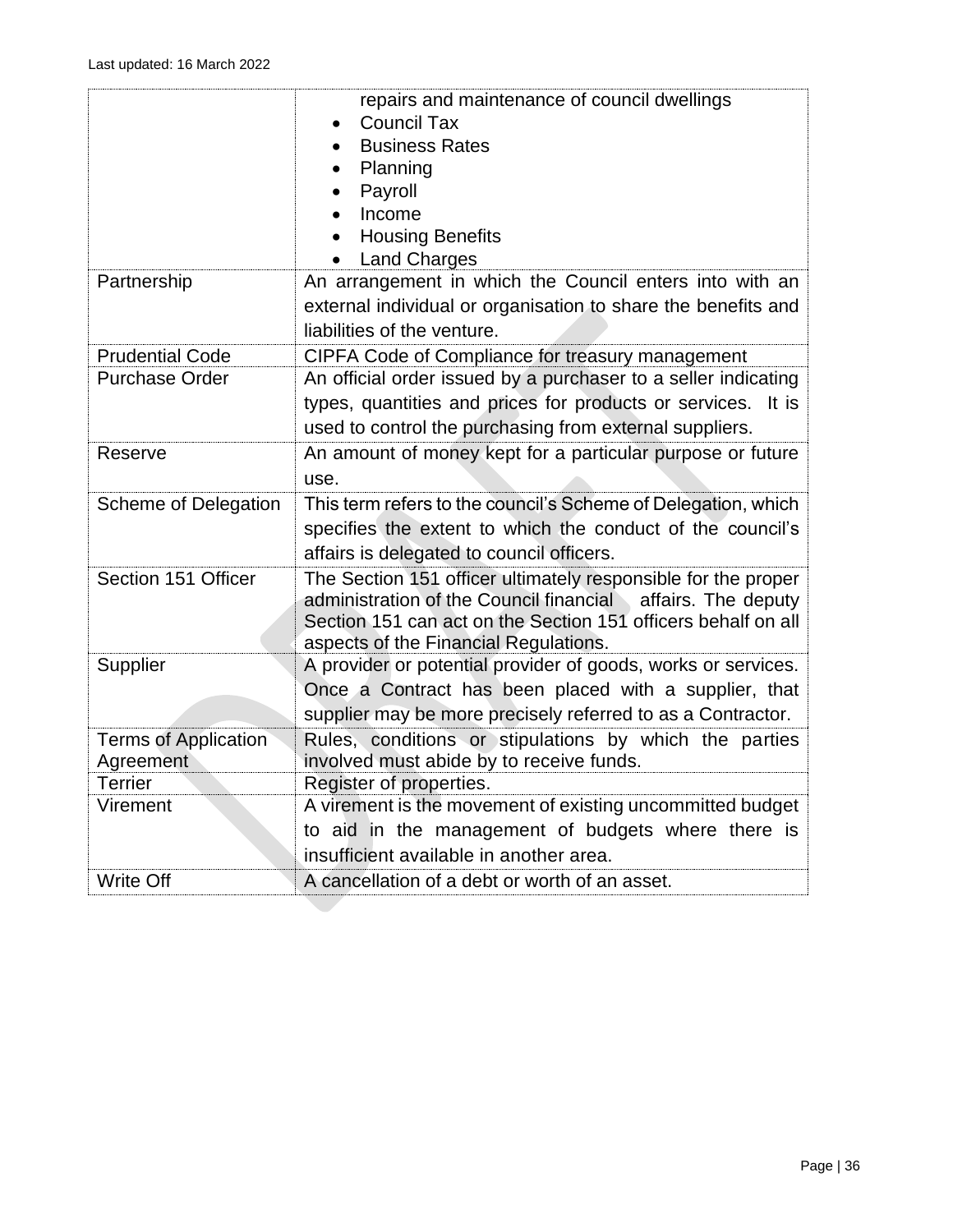# <span id="page-36-0"></span>**Annexe 2 - Scheme of Virement**

Virements must be:

- Proactive (agreed before spending takes place)
- double-sided
- in year
- with commentary

|                 | <b>Budget description</b>                                                                                                                                                                                                                                        | Approval levels                                                                                                                                                                                                                                                                                                         |
|-----------------|------------------------------------------------------------------------------------------------------------------------------------------------------------------------------------------------------------------------------------------------------------------|-------------------------------------------------------------------------------------------------------------------------------------------------------------------------------------------------------------------------------------------------------------------------------------------------------------------------|
| Revenue         | <b>Centrally controllable</b><br>budgets:<br>Recharges<br>$\bullet$<br>Depreciation<br>٠<br>Insurance<br>$\bullet$<br><b>Business Rates Income</b><br><b>Council Tax Income</b><br>$\bullet$<br><b>Utilities</b><br>$\bullet$<br><b>Housing Benefits subsidy</b> | Virements can only be done between<br>cost centres within the budget (account<br>code) heading.<br>Virement restricted to Accountants<br>Up to £5,000 - Accountant<br>Over £5,000 - Accountant with<br>approval of Financial Services<br>Manager<br>Not between revenue and capital<br>Not between HRA and General Fund |
| Revenue         | Non centrally controlled<br>budgets within a Budget<br><b>Holders remit</b>                                                                                                                                                                                      | revenue<br>Up to £5,000 - Budget Holder<br>£5,001 to £100,000 - Head of<br>Service and Section 151 Officer<br>Over £100,000 - Executive<br>$\bullet$                                                                                                                                                                    |
| Revenue         | Non centrally controlled<br>budgets between Budget<br><b>Holder remits</b>                                                                                                                                                                                       | Up to $£5,000$ – agreement of Budget<br><b>Holders</b><br>£5,001 to £100,000 - agreement of<br>affected Heads of Service and<br>Section 151 Officer<br>Over £100,000 $-$ Executive                                                                                                                                      |
| <b>Salaries</b> | <b>Establishment Authorisation</b><br>process must be followed and<br>Revenue virement rules apply                                                                                                                                                               | All budget movements to go through the<br><b>Finance Team</b>                                                                                                                                                                                                                                                           |
| Income          | An increase in an expenditure<br>budget can only be met from<br>additional income subject to<br>approval.                                                                                                                                                        | Up to £5,000 - Head of Finance<br>$\bullet$<br>Over £5,000 - Section 151 Officer<br>$\bullet$                                                                                                                                                                                                                           |
| Capital         | Within project                                                                                                                                                                                                                                                   | Up to £100,000 - agreement of Head<br>of Service<br>Over £100,000 Executive                                                                                                                                                                                                                                             |
| Capital         | Across projects                                                                                                                                                                                                                                                  | Up to $£100,000 -$ agreement of<br>Section 151 Officer<br>Over £100,000 Executive                                                                                                                                                                                                                                       |